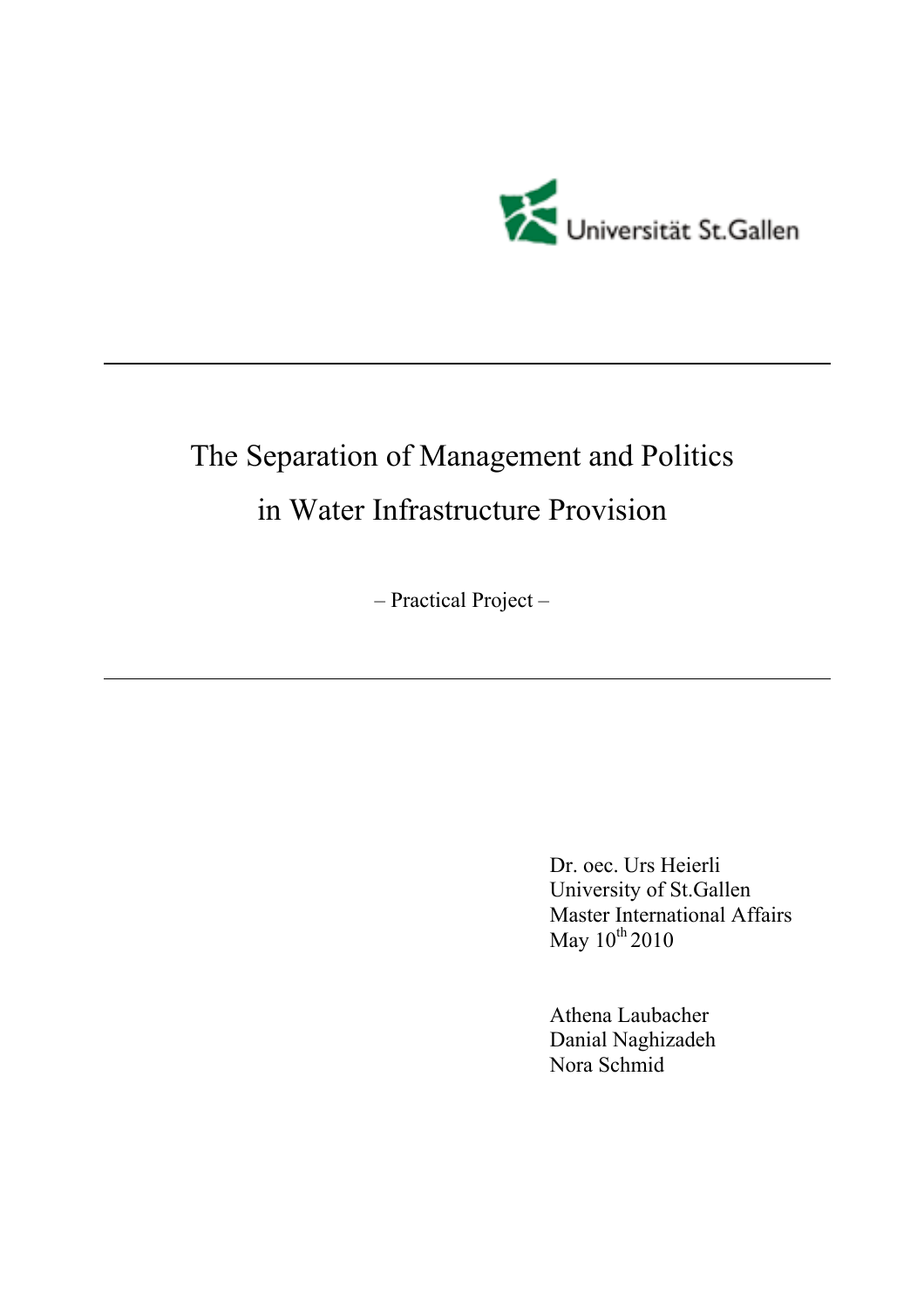# Index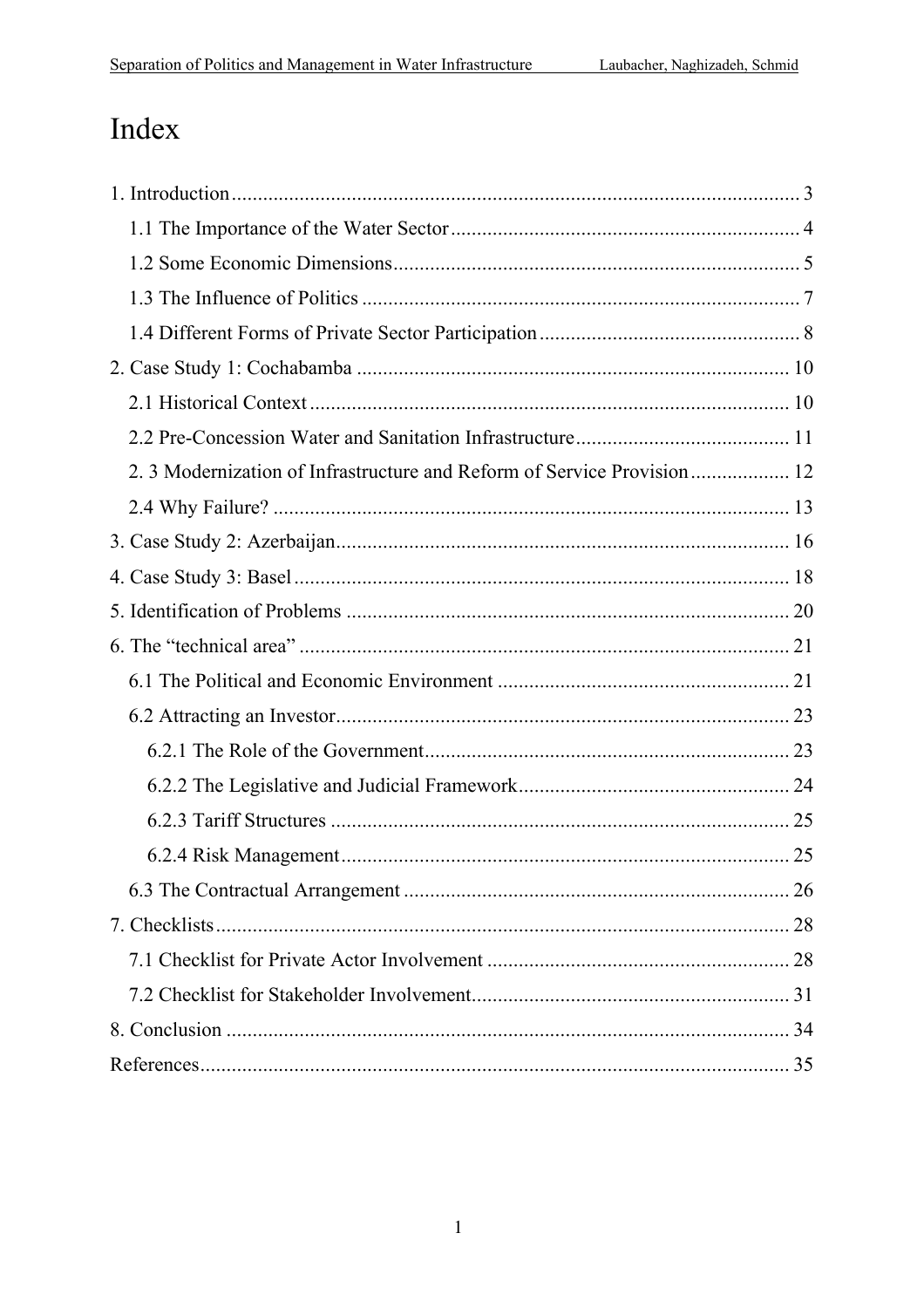# List of Tables

| .26 |
|-----|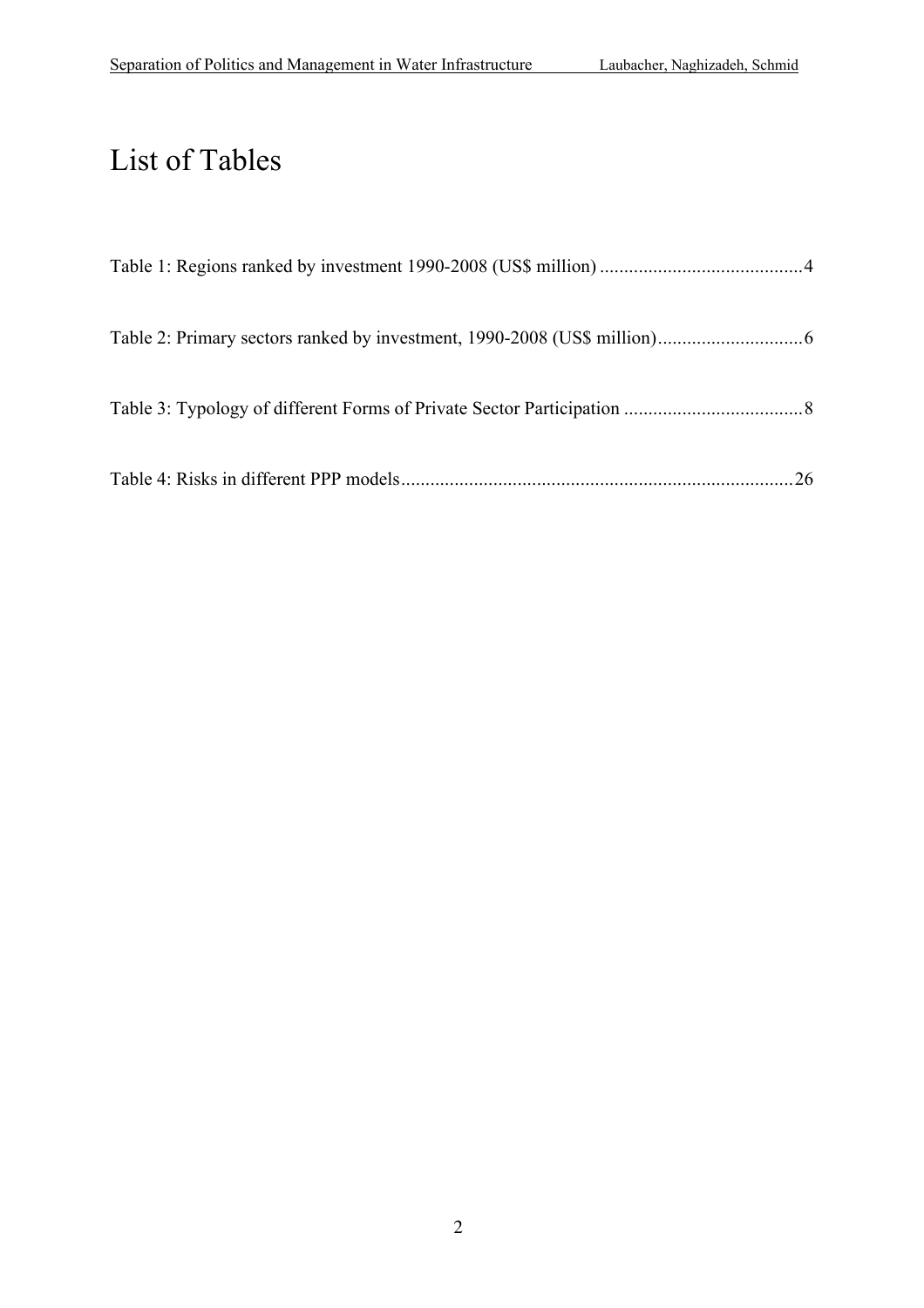It is wise to bring some water, when one goes out to look for water.

– Arab proverb

## **1. Introduction**

Having access to clean drinking water sources is essential for leading a healthy life. Still there are hundreds of millions of people without it. The world population has doubled since the 1950s and water use has even tripled. Yet, the available quantity of fresh water remains equal to the amount existing one million years ago. (Schouten, 2009, p. 3) The United Nations Millennium Development Goals (MDGs) try to react to the problems this scarcity brings about, but seem to be failing at putting their goals into action. This is due to various reasons. It may be the unique characteristics surrounding the complex water sector making it very difficult to bring about change, or even to decide about which changes should be made. It may also be due to the fact that governments in many countries fail in appropriately governing their water sectors. Among the many reasons the most important one is mostly not having enough funds available to build, maintain or extend the massive and highly capital-intensive infrastructure. Thus, the private sector is generally highly involved, be it as shareholder, service provider or one of the other many shapes that this involvement may take on. Although the private sector is involved in the water sector it is not as in involved as it could be  $-$  as it is for example in the telecommunications or electricity market. This is mainly due to the fact that water provision, especially when involving private parties, is a politically so loaded issue. This paper will therefore focus on how to keep politics from interfering in the provision of water and sanitation infrastructure. Several case studies shall be analyzed in order to show where the problem areas are located and how they may be avoided. As a first case study the "Water War" that broke out in the city of Cochabamba in Bolivia in the year 2000 will be looked at. It shall illustrate nicely the tension that politics may bring about in the water sector and how this might affect reform plans in the water sector. Then an overview over the water provision situation in Azerbaijan will show what problems arise from a history of planned market systems and what plans the SECO had to solve them. The way in which a western country like Switzerland deals with the problems of water infrastructure provision will be shown by analyzing the case of Basel. From these three case studies the key problems shall then be identified and analyzed in order to finally give some possible solutions to them in form of two checklists.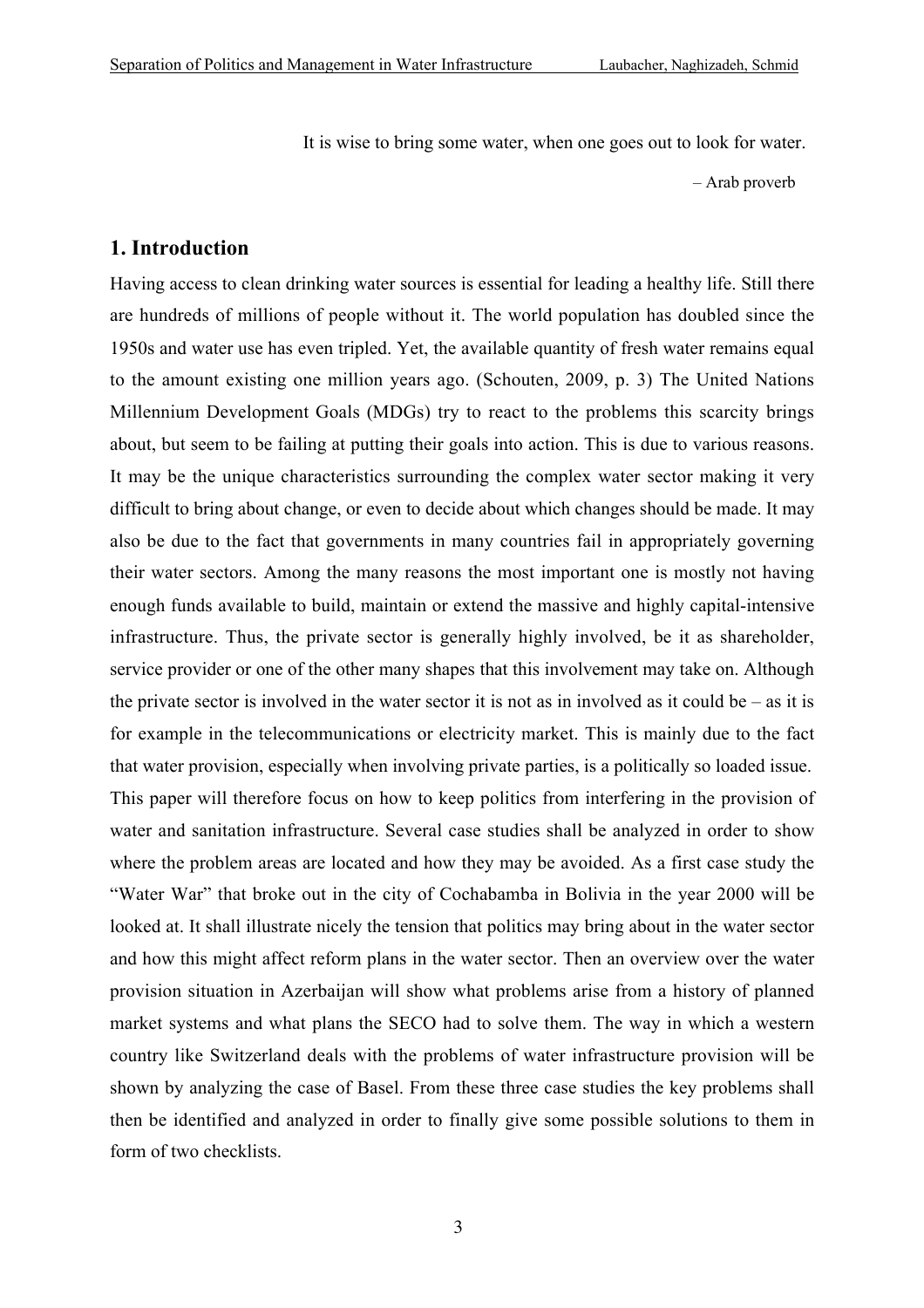### **1.1 The Importance of the Water Sector**

The provision of improved water and sanitation services directly or indirectly contributes to achieving most of the 8 MDGs. It critically affects the probability of reducing extreme poverty, child mortality or disease epidemics until 2015, at the rates planned. (Schouten & Schwartz, 2006, p. 408) One of the targets to be met among the MDGs therefore explicitly says that the proportion of people without sustainable access to safe drinking water shall be halved by 2015. (UN General Assembly, 2000)

According to the most recent MDG Progress Report today still 884 million people lack access to improved drinking water sources and 2.6 billion people lack proper sanitation services. There has been some progress in achieving the target of improving the access to improved drinking water sources for half the population without it until 2015, but this progress was mainly due to major improvements in China, India and Russia. Improvements in the provision of access to proper sanitation services were clearly less favorable for reaching the target making the repercussions on other MDGs even worse. (WHO & UNICEF, 2010, p. 6-10)

The table below indicates how investments into basic infrastructure in general are divided up across the world. The least developed countries are off worst, as expected.

| Region                                                   | <b>Project Investment</b> |
|----------------------------------------------------------|---------------------------|
| Latin America and the Caribbean<br>East Asia and Pacific | 515,137<br>293,721        |
| Europe and Central Asia                                  | 240,538                   |
| South Asia                                               | 160,497                   |
| Sub-Saharan Africa                                       | 82,958                    |
| Middle East and North Africa                             | 67,603                    |

Table 1: Regions ranked by investment 1990-2008 (US\$ million) Source: World Bank Group, 2009

This makes the perspective of failure to reach the MDGs eminent unless substantially more investments will flow into basic infrastructure and here especially into the water supply and sanitation sector. Estimates, as to how high these additionally needed investments into the water sector will have to be exactly, vary widely. Depending on who counts they range from 5 billion to 100 billion US\$. The World Health Organization's (WHO) rather low estimate amounts to 18 billon US\$ – roughly double the current amount. (OECDa, 2009, p. 8)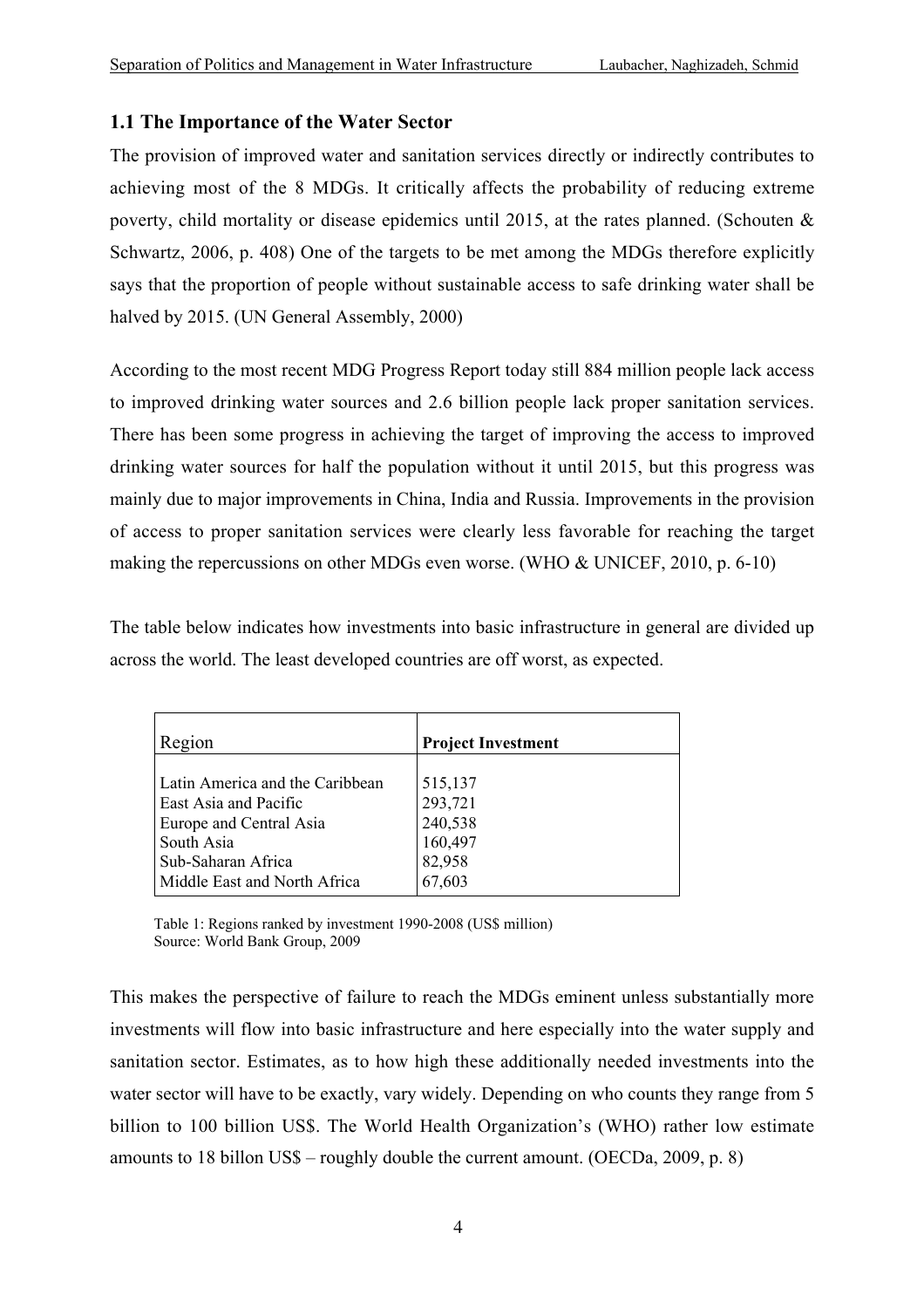#### **1.2 Some Economic Dimensions**

Because water is nearly as important to survival as air, most people sense it should be a good available to everyone. But considering the high capital-intensity and the complexity of transporting or recycling water it quickly becomes apparent why the supply of it cannot be treated as a public good.

To speak in economic terms a public good has to show the attributes of being non-excludable and non-rivaled. The use of drinking water is hardly non–excludable, meaning people can be denied its use, e.g. if they do not pay their bills. It is also not non-rivaled, meaning that if one person consumes water this reduces the availability for use by someone else. (Schouten, 2009, p. 6-7) Since the private sector is looked upon in so much hope to make more funds available for the water sector it is important to stress that drinking water is rather a private than a public good the fact that water is such a scarce good it is important to also create incentives for a more economical use of it. Still, water is a vital resource, necessary for survival and leading a healthy life. Treating water as if it were an entirely private good might interfere with the most basic human right; the right to life. So, the small and poor consumer should be granted a minimal access to water so that he can satisfy his most basic needs; this might be implemented by way of public subsidies.

Further complicating the provision of water and sanitation services is that it is subject to potential market failure. High capital intensity and the economies of density<sup>1</sup> turn the water sector into a natural monopoly. For this reason it is also mostly provided for by the public making up about 70-75 % of investments flowing into the water sector. The private sector (20-25 %) and the international donor community (5-10 %) make up for the remainder. But all three channels seem reluctant to make more of the so urgently needed funds available for the water sector. (Schouten & Schwartz, 2006, p. 409)

Developing countries, where these investments are most urgently needed, often suffer from high levels of corruption and are generally already so deeply indebted that their governments generally lack necessary funds for the water sector. In most cases there are also high inefficiencies in the publicly owned companies, due to too low pricing, leaks or losses.

<sup>&</sup>lt;sup>1</sup> The more customers demanding access to a given infrastructure, the smaller the marginal costs of supplying them with the good.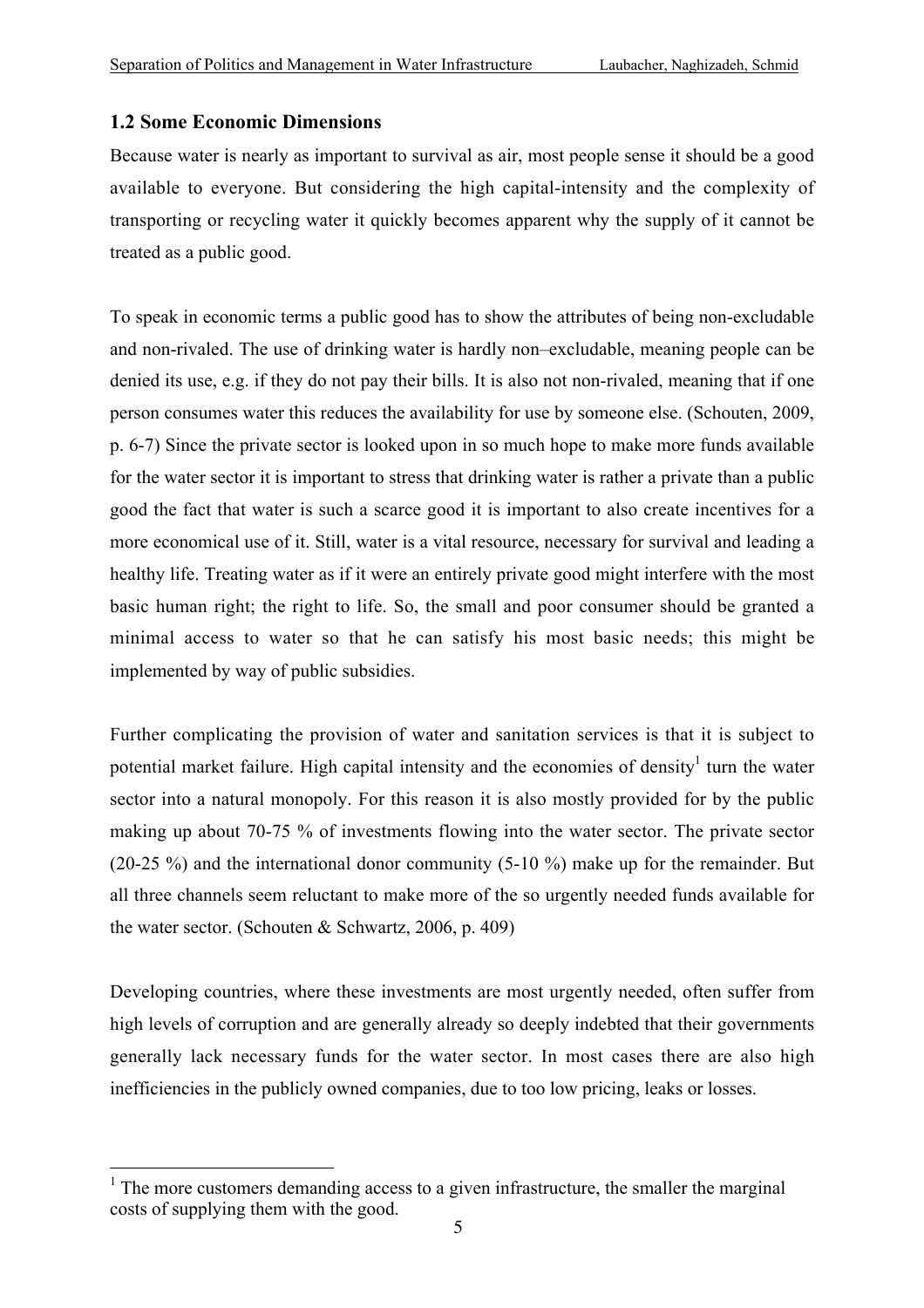As shown in the table below a low priority has been given to the water sector by international private investments relative to other infrastructure sectors.

| Sector             | Project Investment |
|--------------------|--------------------|
| Telecommunications | 664,027            |
| Energy             | 405,451            |
| Transport          | 232,065            |
| Water and sewerage | 59,281             |

Table 2: Primary sectors ranked by investment, 1990-2008 (US\$ million) Source: World Bank Group, 2009

Not even a tenth of that going into the telecommunications sector is invested into the water sector and, since these numbers consider worldwide investments, only an infinitesimally small percentage of these investments even reaches the poorest who are in need of them the most.

Including the managerial and operational expertise of the private sector in the provision of water services through some form of Public-Private-Partnership (PPP) carries much potential for making the service more efficient but not necessarily for making it more pro-poor. There is no reason to expect a private owner to improve its outreach to small and poor users. (Harper, 2000, p. 22-23)

The core problem is that the benefits of improved water access are often not large enough to cover or possibly exceed the costs for those who will bear them. There are two aspects to this problem. One is distributional, meaning that the bearer of the costs is often not the person receiving the benefit. Often, in these cases it is the taxpayer that pays. The other is that the incremental benefits of an improved access to a given water and sanitation network infrastructure may simply not be large enough to cover the costs of this improved access. Not only are these costs considered to be very high but also the incremental benefit may be very small. This might be surprising but it is precisely because water is that essential to life that the incremental benefit may be so small. Because water is so essential for survival people always manage to have some kind of access to it, however inadequate it might be. For better understanding one might compare water with electricity. Electricity is not essential for survival and so not every household has access to it in their homes. Without the home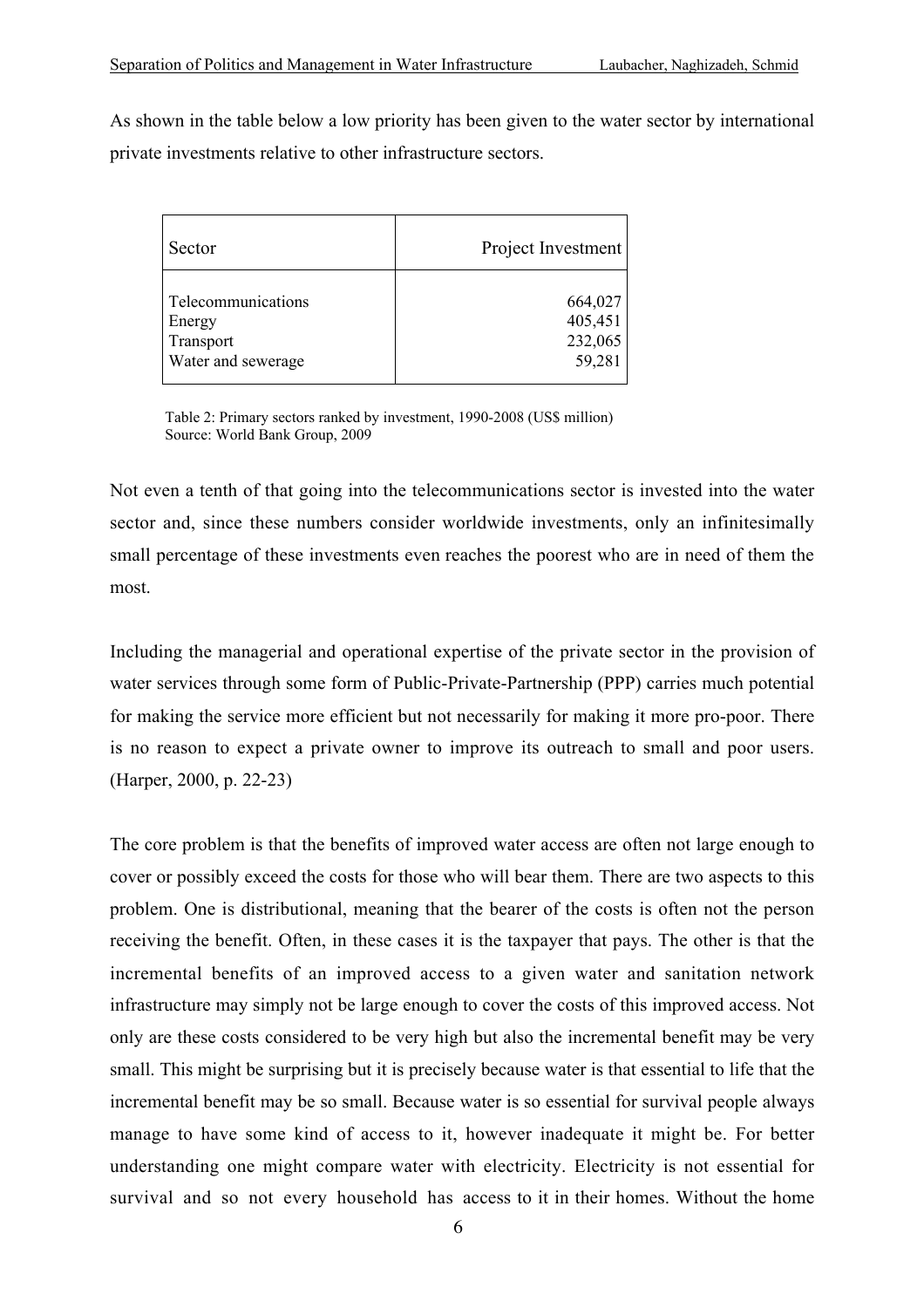access there is no affordable or convenient way to "carry" electricity home, like there is for water, and therefore home access to electricity may be *perceived* a greater benefit than that of a tab. Here we may also find a reason why the private sector involvement in other infrastructure sectors, electrification for example, is much higher. (Whittington et al., 2008, p. 6-8)

Investment decisions in the water sector are not just a matter of economic calculations and humanitarian considerations, however. Otherwise funding would probably be closer to sufficient than it is, especially when considering the rather high cost-benefit ratio of investing in water – when including all benefits it is between US\$ 5 and 11 per invested US\$ 1. The implementation of particular investment strategies is often problematic for all three investing entities due to the fact that the water sector is inherently intertwined with a countries or regions politics, putting investments at serious risk. (Schouten & Schwartz, 2006, p. 410)

#### **1.3 The Influence of Politics**

The provision of water services is always subject to political debate. Numerous stakeholders have (conflicting) interests on the producer as well as on the consumer side. As already mentioned it is difficult to categorize what kind of good it actually is  $-$  a merit good, a commodity like any other, a common good? There are always questions arising as to whom the water belongs to, who has the legitimate power to decide over it or who is to be held accountable for bad service. To put it into a nutshell: authority in the domain of water is a contested concept. In developing countries this general problem is, of course, intensified by legal insecurities, political instability and the heightened social and political sensitivity to water in poor regions.

Making long-term commitments and large investments in this politically so contentious sector can thus become very costly and unpleasant if something goes wrong. And that it often has in the recent past, as shown in the case of the "Cochabamba-Water War" in the year 2000, described in further detail below.

All these characteristics of the water sector lead to very high risks for private as well as public investors especially in case of developing countries. There is an urgent need to explicitly include the impact of this politicized climate when deciding on what one is going to pick from the menu of different investment options and how to go about in implementing specific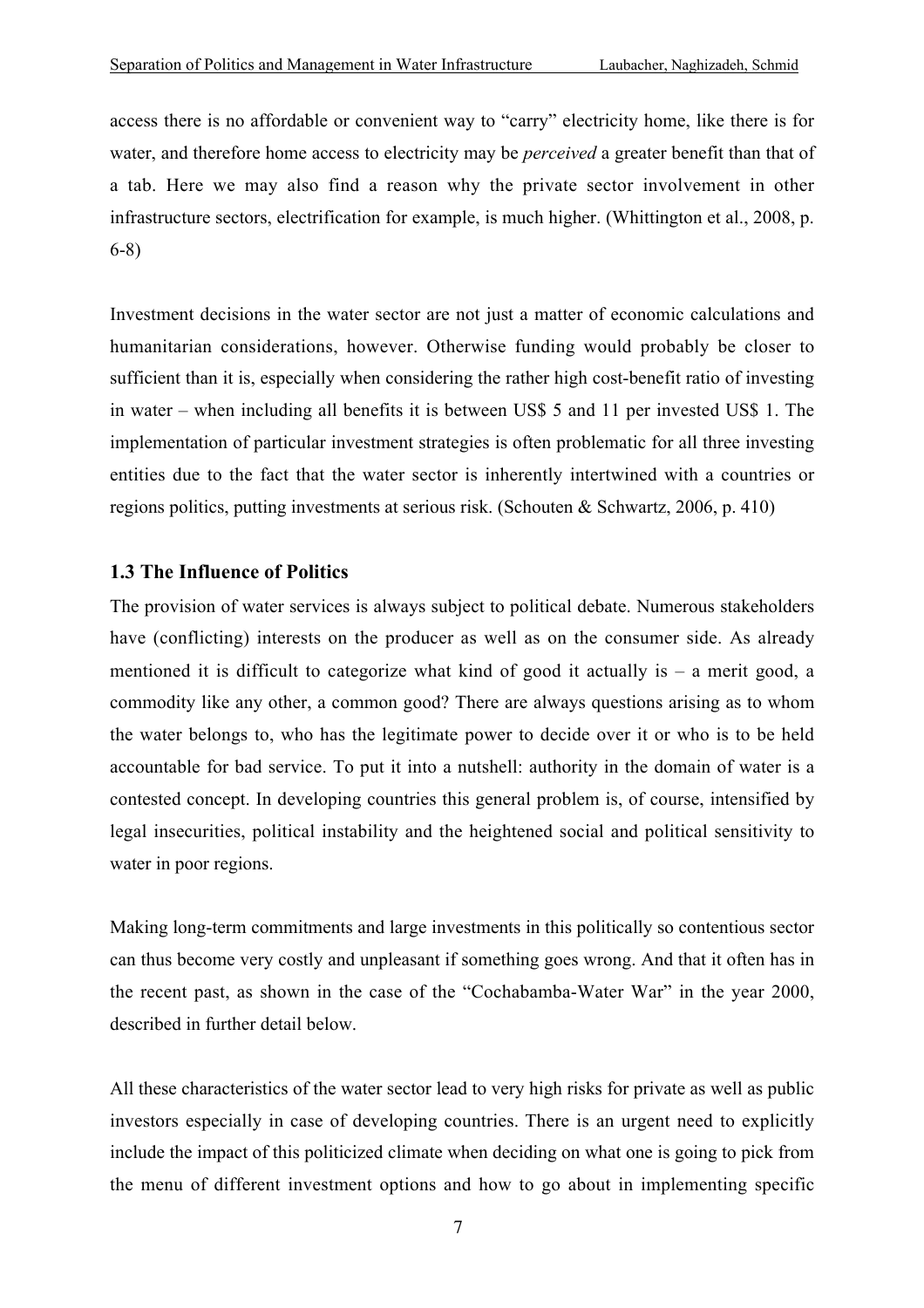business strategies. It is important to make the processes transparent, include the general public in important decisions, etc. Not to do so is often the obstacle for sustainable access and use of funds in the water services sector and it is also often the reason for poor performance. (Schouten & Schwartz, 2006, p. 407)

There has been much debate about the merits and downsides of involving the private sector in the provision of water services in developing countries. For reasons of space we shall not elaborate much on the issue.

## **1.4 Different Forms of Private Sector Participation**

When talking about privatization a definition of the term is appropriate so that no confusion may be caused. Otherwise one of the many forms a PPP may assume may be meant without actually having defined with which institution which competences lie. Privatization shall mean that ownership and service provision are transferred from the public sector to private enterprises. It is also important to mention that it may be misleading when talking about "the private sector" because it can accommodate a large variety of actors – including large international conglomerates, local or small-scale actors, and a continuum of partnerships between public actors, private operators and communities. In most cases today the system is increasingly hybrid, making it impossible to speak of them being purely private or public. (OECDb, 2009, p.10)

|                          | Management<br>Contract | Affermage/Lease | Concession    | <b>BOT</b>   | <b>Divestiture</b> |
|--------------------------|------------------------|-----------------|---------------|--------------|--------------------|
| Asset Ownership          | G                      | G               | G             | P/G          | P                  |
| Capital Investment       | G                      | G               | P             | P            | P                  |
| Commercial Risk          | G                      | Shared          | P             | P            | P                  |
| Operations/Maintenance   | P                      | P               | P             | P            | P                  |
| <b>Contract Duration</b> | 3-5 years              | 8-15 years      | $25-30$ years | 20-30years   | Infinite           |
| Retribution of Operator  | Municipality           | <b>Users</b>    | <b>Users</b>  | Municipality | <b>Users</b>       |

Table 3: Typology of different Forms of Private Sector Participation Source: OECDb, 2009, p. 18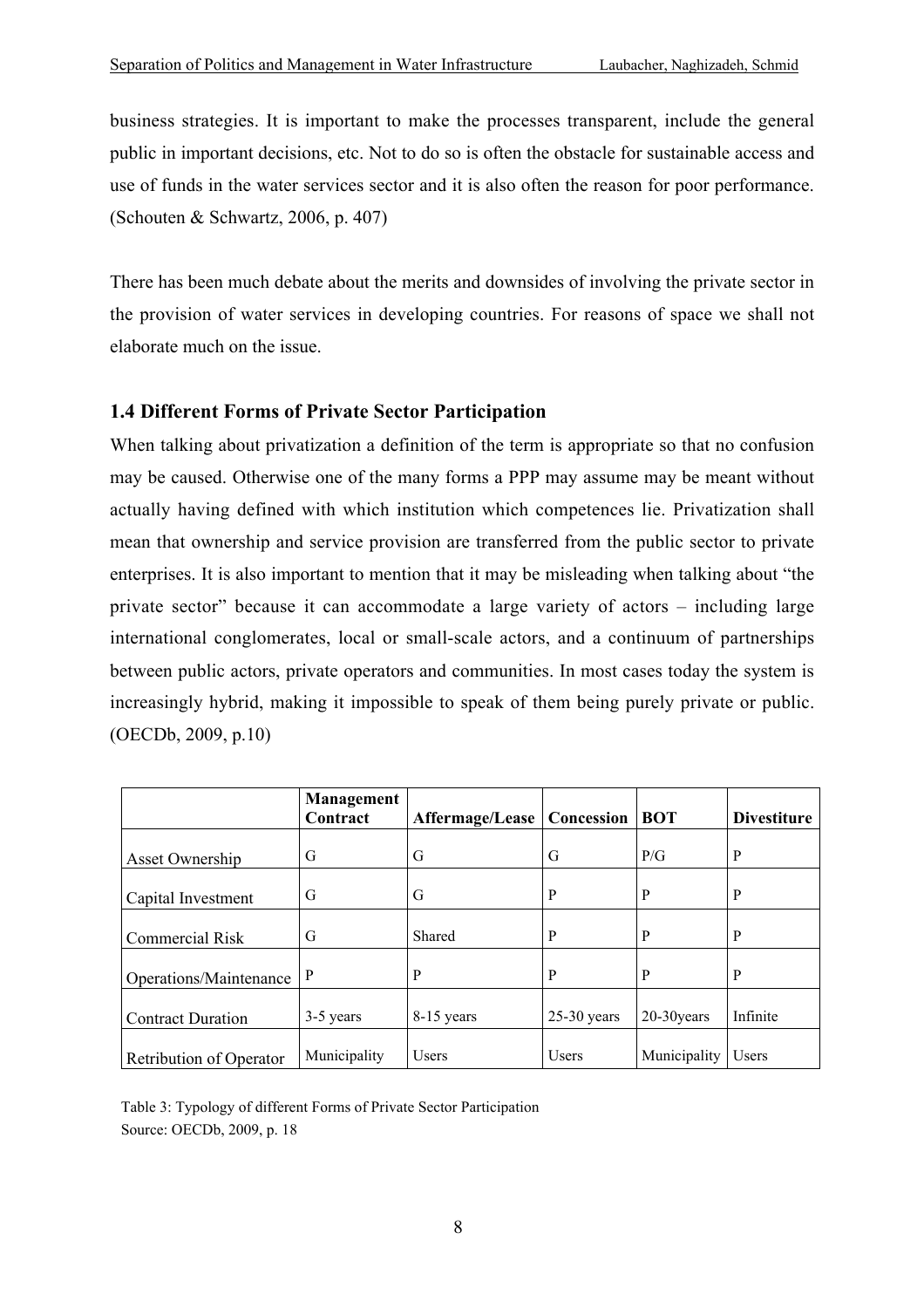In order to understand better the different shapes, which contractual arrangements between public and private enterprises in infrastructure provision may assume, a shortened typology of different forms is shown in the table above – with divestiture being a synonym for privatization. Depending on the types or modes of private participation there are differences in terms of the level of government participation, risk allocation or investment responsibilities. The table is by no way complete. Mention should be made of joint ventures, which would figure between build-operate-transfer (BOT) contracts and an all-out divestiture.

In management contracts the private party takes on varying degrees of responsibility for the operation and maintenance in turn for a fixed or performance related fee. Like this inefficiencies may be met by private sector managerial and operational expertise. In lease contracts the private party additionally takes on responsibilities for collecting service revenues directly from the customer and retaining a portion of these revenues before the remainder is passed on to the state. In concession contracts the private party takes over the management of the infrastructure assets for a fixed period and performs associated investments but ultimately ownership remains with the state. Under BOT contracts the private sector may build a new infrastructure asset and hold ownership of it for a temporary period before transferring it to the state. Under divestiture arrangements asset ownership may be transferred to the private sector permanently. This is not often the case in water-infrastructure since, as already mentioned, there are legal, constitutional and political impediments. (Andrés et al., 2008, p. 21-23)

In order to better understand the peculiarities of the water sector and how difficult it can be to introduce change therein three case studies will be analyzed in the following chapters. By showing what went wrong and why it did so, we will isolate some key problem complexes that will then be addressed by giving some possible solutions to prevent or tackle them.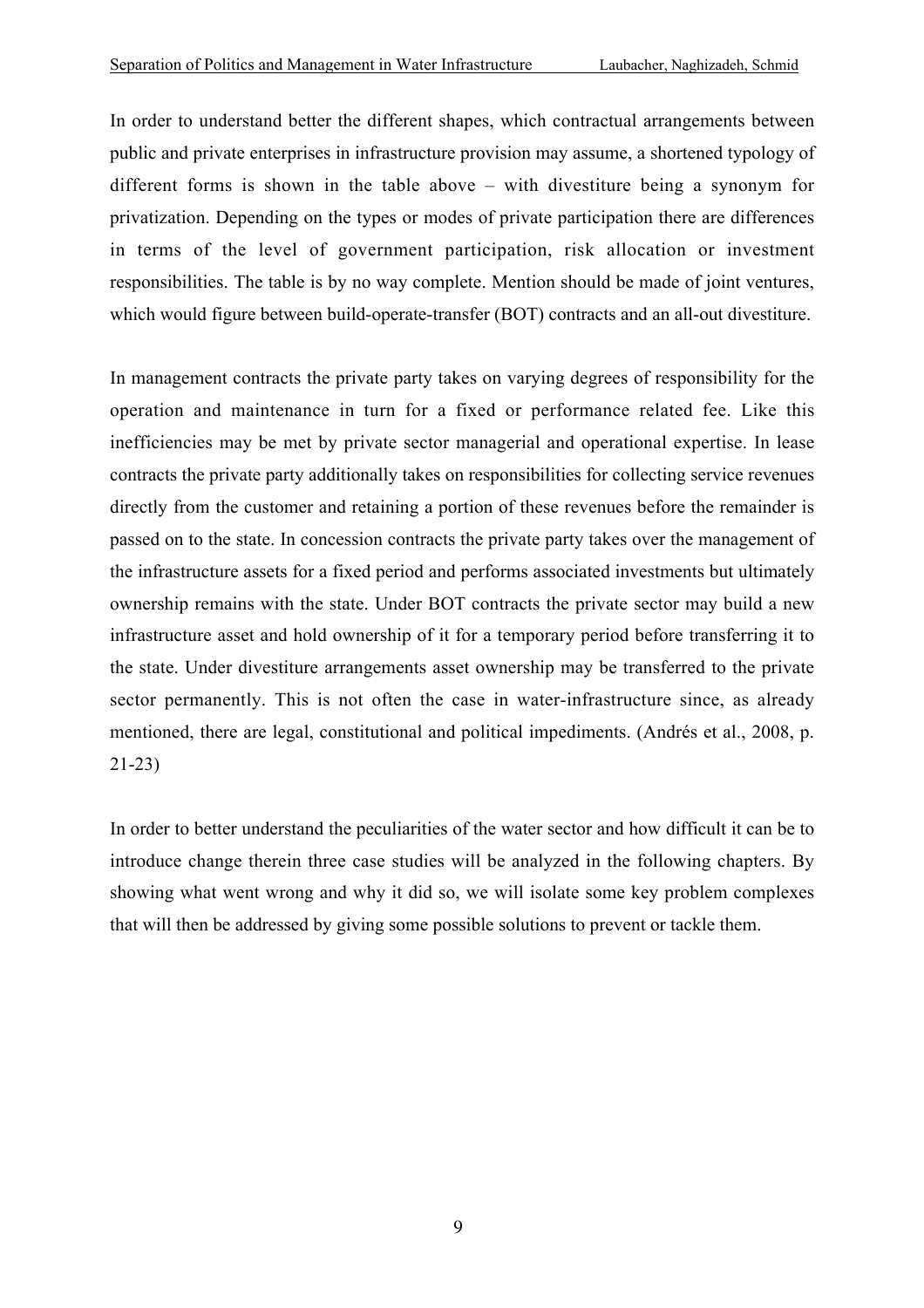## **2. Case Study 1: Cochabamba**

In order to illustrate the issues that arise when project managers neglect to involve important stakeholders we will briefly present the case of the so-called "Guerra del Agua" ('water war'), which took place in the year 2000 in Cochabamba, the 3<sup>rd</sup> largest city of Bolivia. It is an exemplary case study about a failed attempt to give away a concession to a private company in the water supply and sanitation sector.

The 'water war' is one of the most cited cases when it comes to literature about public-private partnership (PPP) in water infrastructure. It represents somehow a worst-case scenario of private sector involvement in infrastructure. Identifying the reasons for the failure therefore reveals fruitful insight on the aspects that need particular attention for successful private participation in water infrastructure.

To do so we will first give a brief overview about the historical context of water provision in Cochabamba, second we will shortly outline the planned reform, third we present the reasons for the failure of the project and finally we will translate the lessons learnt into a check-list for stakeholder involvement.

## **2.1 Historical Context**

In the 1980's Bolivia suffered from severe macro-economic difficulties with high rates of inflation and public debt. The government implemented ambitious economic reforms advised by the World Bank (WB) and the International Monetary Fund (IMF) that involved the privatization of major industries such as oil and gas, telecommunications, transport and finally the water supply and sanitation sector. (Schouten & Schwartz, 2006). Experiences with a concession granted to a private operator in 1997 in the country's capital La Paz<sup>2</sup>, paved the way for the idea to involve the private sector in rehabilitating and refinancing the water infrastructure of Cochabamba.

<sup>&</sup>lt;sup>2</sup> 30-year water supply and sanitation concession granted to consortium Aguas del Illimani, headed by SUEZ-Lyonaisse des Eaux.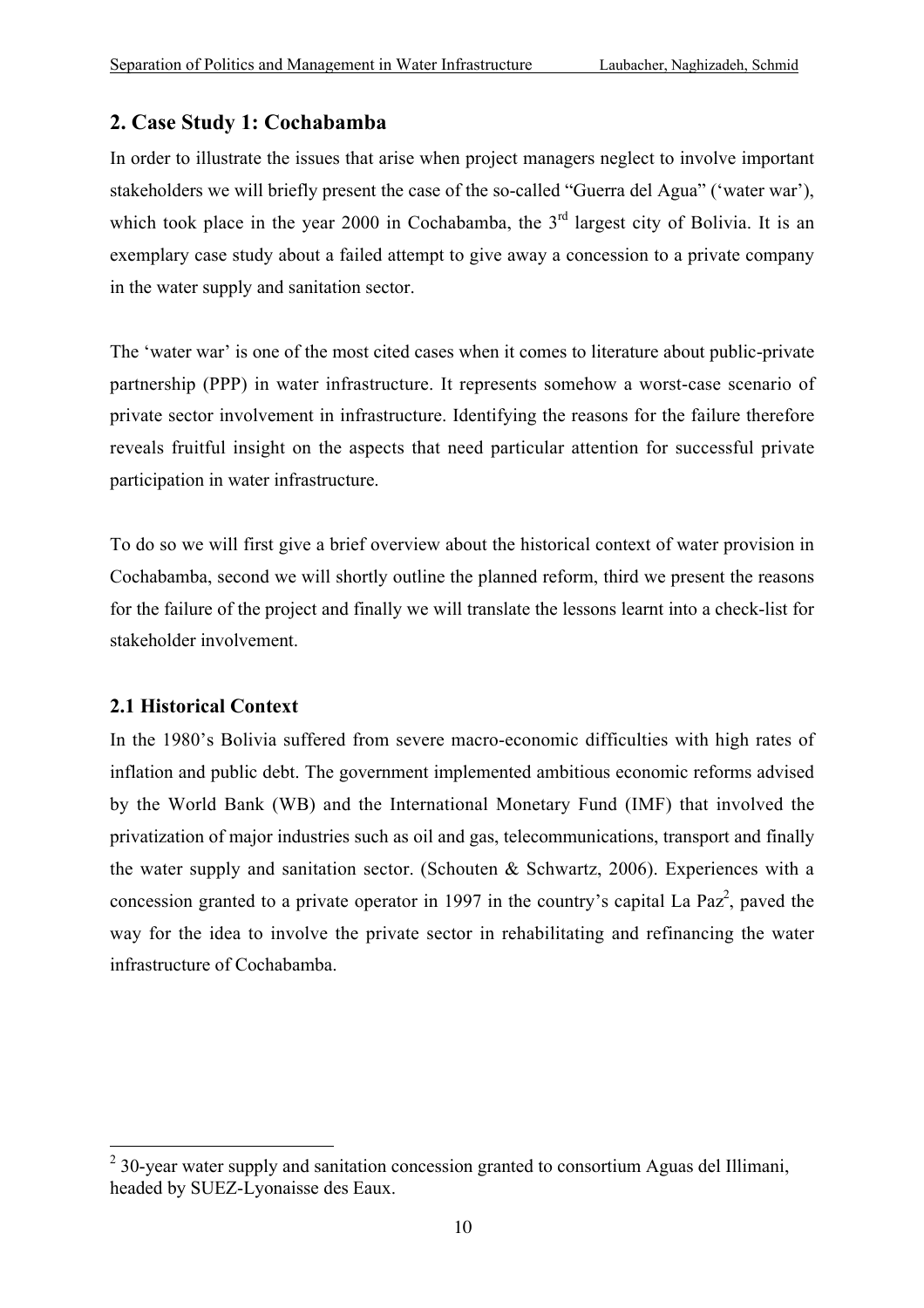## **2.2 Pre-Concession Water and Sanitation Infrastructure**

Until then the water supply and sanitation sector was operated by an 'autonomous' government agency, the Servicio Autónomo Municipal de Agua Potable y Alcantarillado de Cochabamba (SEMAPA). The water provision service under the SEMAPA was highly deficient:

First, the water network maintained by the public operator only provided 57% of the population of Cochabamba. As a consequence 43% of the population had no accurate water supply at all or had to provide themselves through alternative channels. In fact, many of Cochabamba's inhabitants relied on community service providers, private wells and private vendors for their water. (Schouten & Schwartz, 2006)

Second, the water network had unaccounted-for water levels of 50% meaning that half of the water produced was lost inside the supply network somewhere between the site of extraction and the consumers. Due to its weak financial status the SEMAPA was unable to extend the network or increase the quality of its services.

Third, the Cochabamba region suffered from water scarcity. This was mainly due to increasing demand for water by a growing population as well as decreasing levels of rainfall and water retention. A consequence of this competition was the rationing of the existing water supply. (Schouten & Schwartz, 2006)

#### **Deficiencies of water and sanitation infrastructure in Cochabamba (pre-concession) :**

- \_ Weak financial status of the public water provider SEMAPA
- Low service coverage of 57%
- \_ 50% unaccounted-for-water levels (water loss)
- Water scarcity in the Cochabamba region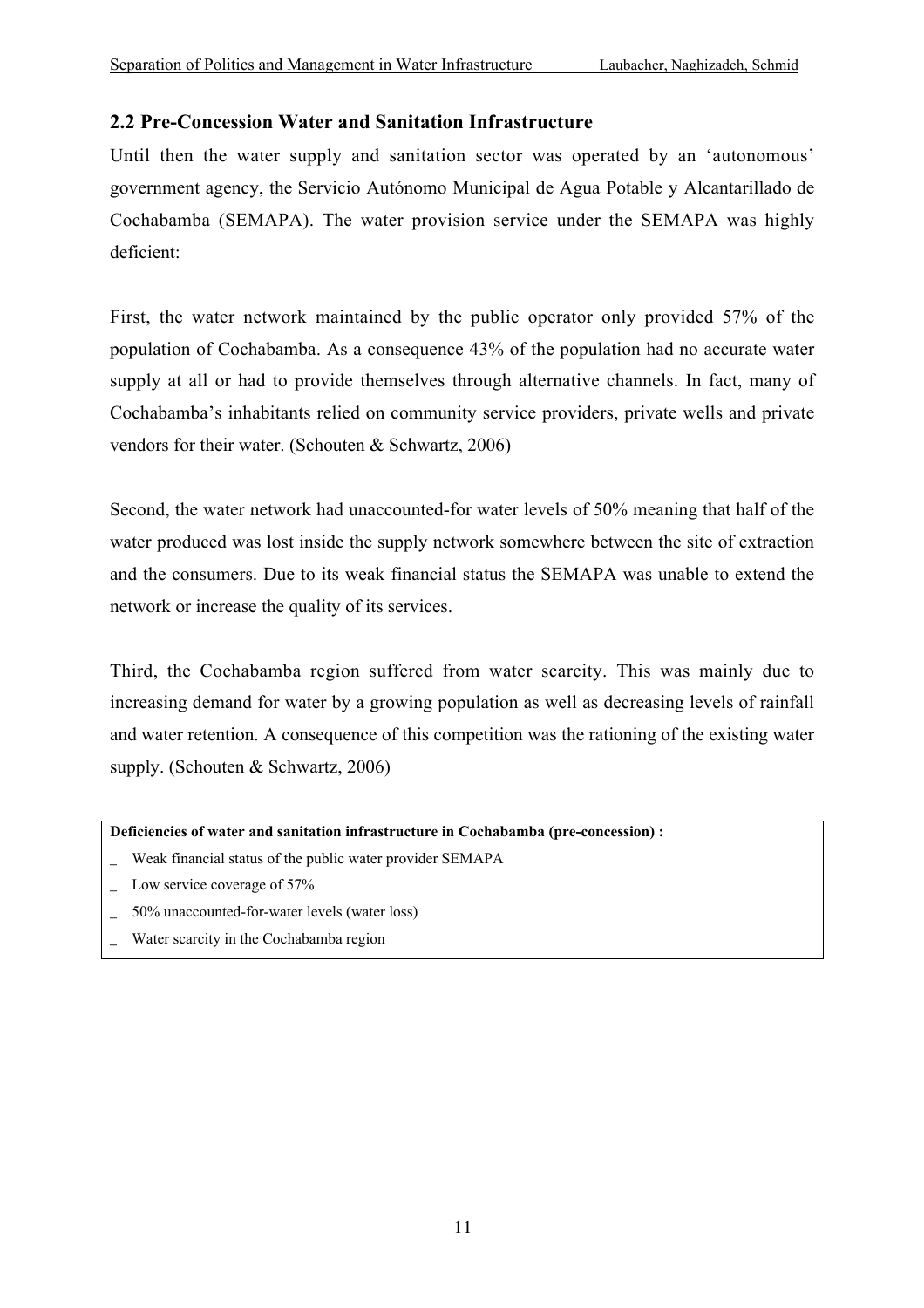### **2. 3 Modernization of Infrastructure and Reform of Service Provision**

In June of 1999 the Bolivian authorities carried out their plans to involve the private sector in the public water supply and sanitation sector of Cochabamba. A 40-year concession was granted to the multinational consortium Aguas del Tunari, headed by International Water Limited<sup>3</sup>. The tendering process was barely competitive, Aguas del Tunari, was the only bidder (World Bank, 2006).

Aguas del Tunari's obligations were the management, the operations and maintenance of the water infrastructure as well as to increase the access of the population to the network from 57% to 100% until the year 2034. Additionally the consortium had to carry out the so-called Misicuni Multipurpose Project (MMP). The objective of the MMP was to utilize the water resources of the Misicuni River to supply Cochabamba with additional water and in order to produce hydroelectricity. In return Aguas del Tunari was granted exclusivity over water resources and exclusivity in water provision services in the municipal area. This meant that the consortium was given a monopoly in those sectors, excluding all market competitors.

No public subsidies were envisioned to finance the reform. The costs of the modernization of the water infrastructure and the MMP were planned to be recovered completely through raises in tariffs, i.e. higher water bills paid by the customers. Additionally Aguas del Tunari was granted a 15% real rate of return on their investment. (World Bank, 2006)

Shortly after granting the concession many people of Cochabamba went to the streets. The protestors, headed by trade unions and civil society organizations, demanded the cancellation of the concession, claiming that the government had sold off a vital resource the access to which was perceived to be an unalienable human right and hence could not be treated as a simple commodity. From day to day riots against Aguas del Tunari and the responsible authorities and clashes between the police and protestors became more and more violent. In the end the situation got completely out of control. Many people were injured; one person was killed. Finally, less than six months after the signing of the concession the government was forced to revoke the concession (Schouten & Schwartz, 2006).

<sup>&</sup>lt;sup>3</sup> Jointly owned by the US construction company Bechtel and the Italian energy company Edison (Schouten & Schwartz, 2006)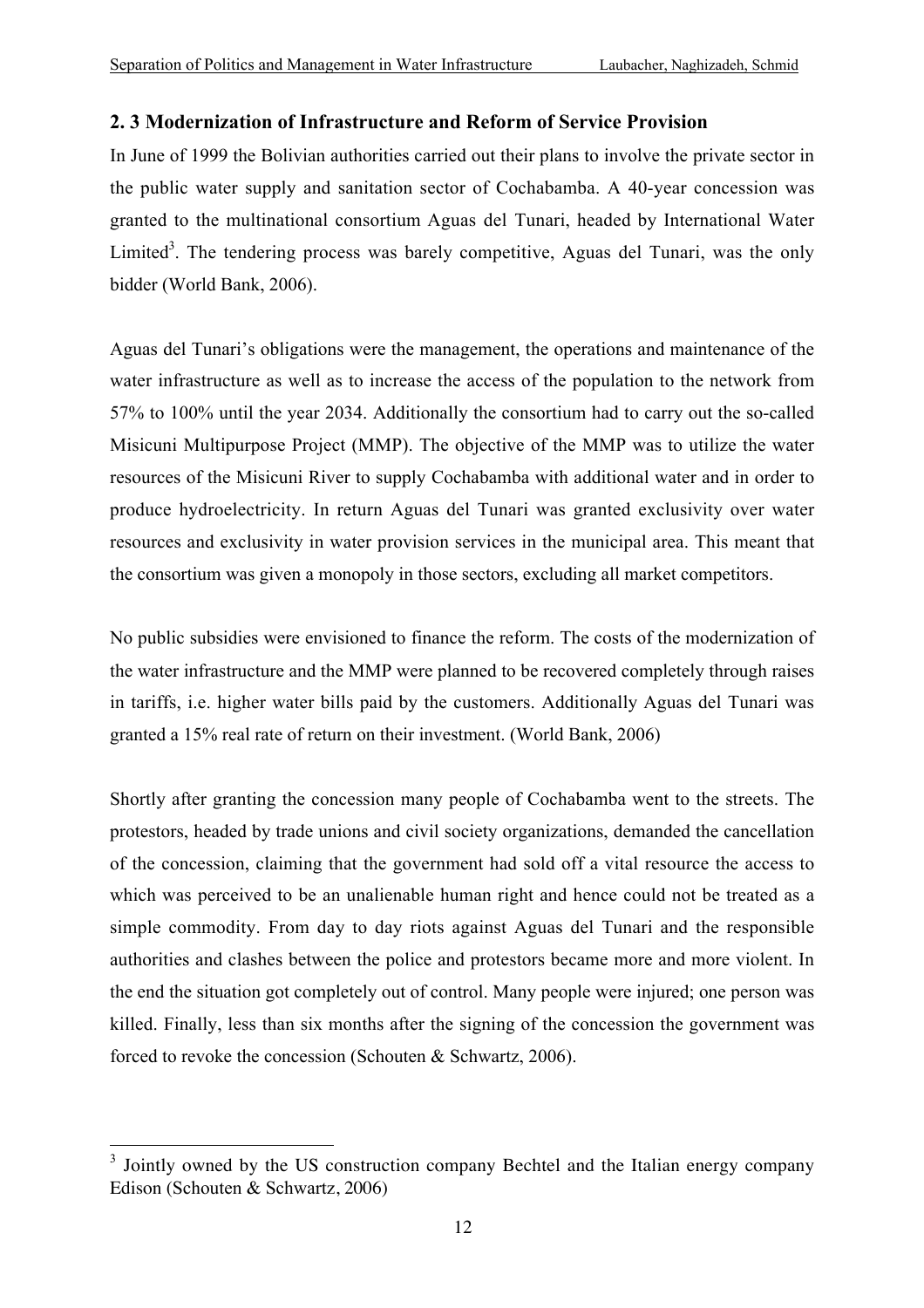| Concession contract with <i>Aguas del Tunari</i> : |                                                                                   |  |
|----------------------------------------------------|-----------------------------------------------------------------------------------|--|
| Award Date:                                        | 1999 (terminated 2000)                                                            |  |
| Duration:                                          | 40 years                                                                          |  |
| Obligations:                                       | Management, operations and maintenance                                            |  |
|                                                    | Modernize water and wastewater network                                            |  |
|                                                    | Increase the share of the population with access to the network to $100\%$ (2034) |  |
| Rights:                                            | Exclusivity over water resources in the municipal area                            |  |
|                                                    | Exclusivity in water provision services in the municipal area                     |  |
| Cost Recovery:                                     | Full cost recovery through customers                                              |  |
|                                                    | No public subsidies                                                               |  |
|                                                    | 15 % rate of return granted to Aguas del Tunari                                   |  |

#### **2.4 Why Failure?**

When looking for reasons for the failure of the project and the negative attitude of many inhabitants of Cochabamba towards the concession, 6 partial explanations can be found. Most of them are related to a lack of involving important stakeholders into the elaboration of the final arrangement:

First, the concession granted did not envision public subsidies to finance the reform. The costs for refinancing the infrastructure were planned to be recovered almost entirely through raises in tariffs, in other words through the consumers. This meant bill increases of 20-30 % and sometimes more than 100% (World Bank, 2006 / Berg & Holt, 2002), which had significant impact on the budgets of low-income households. Although it were mainly the large and highincome consumers who paid the biggest proportion of the tariff raises, many poor consumers feared that exclusive rights over water supply granted to Aguas del Tunari would deny them access to alternative water vendors and that they would have to pay excessive water bills. The government and the project managers did not manage to dispel those fears. It is also important to note that when Augas del Tunari was granted the concession, its first action was to raise the water tariffs without prior improvement of water provision services.

Second, given the problem of water scarcity in the Cochabamba area there was a competition for water resources. On one hand there was the increasing urban population of the city of Cochabamba and on the other hand the farmers of the surrounding areas who needed water for irrigation. The concession contract allowed Aguas del Tunari to find and develop future water resources in the region (Schouten & Schwartz, 2006). Due to the poor communication of the project managers and a profound mistrust towards the authorities rumors and half-truths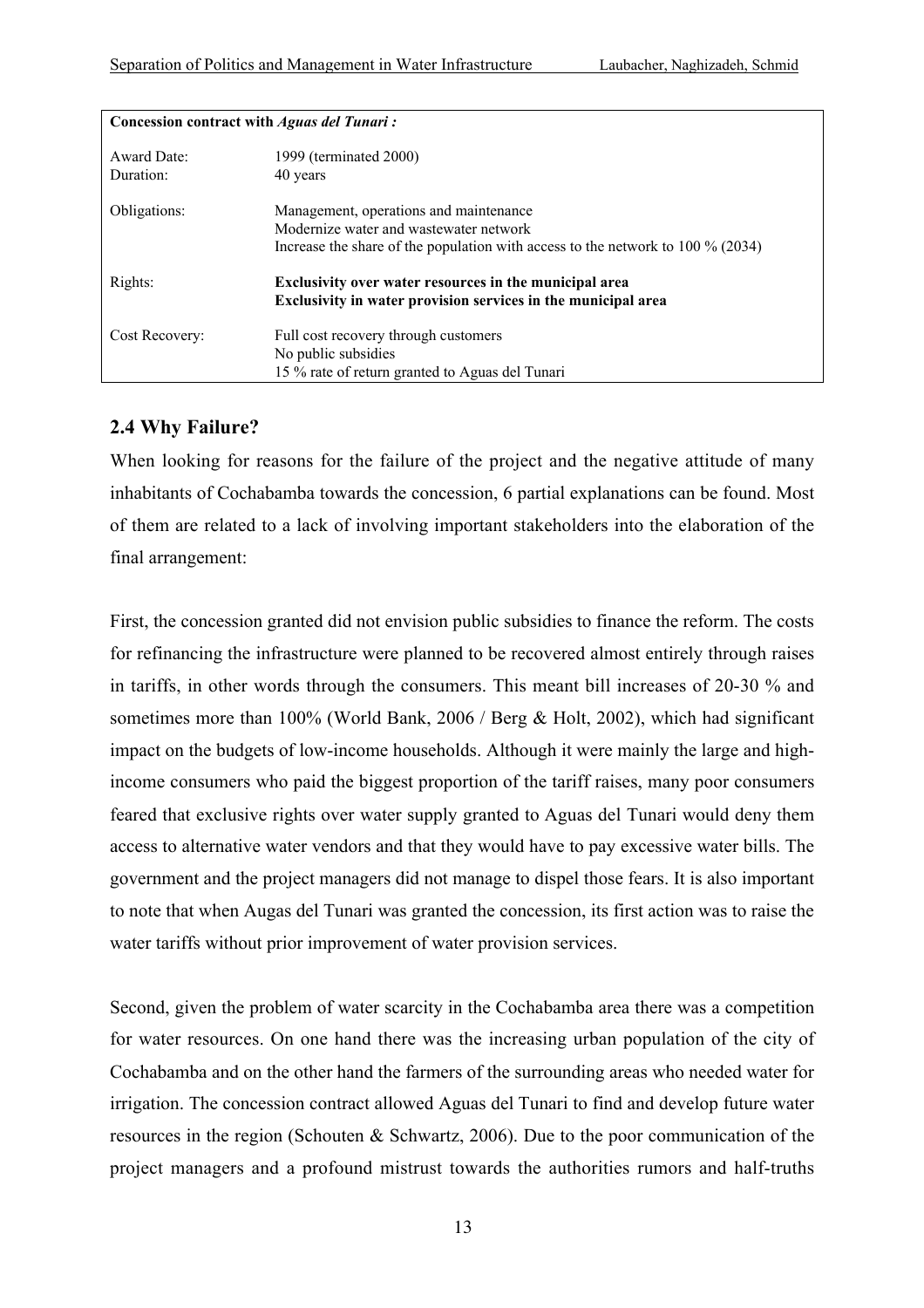started to spread that the operator would be given entire control over the farmer's irrigation water. Seeing such a vital interest at stake local organizations such as the Cochabamba Department Federation of Irrigators Organizations (FEDECOR) immediately opposed the concession contract (Schouten & Schwartz, 2006). This lead to the first major protest against the project.

Third, 43% of Cochabamba's population was not connected to the main water network. Many of them were supplied by alternative water providers, like small-scale commercial private operators, community based cooperative water provision systems or private wells (Berg & Holt, 2002). The concession contract however gave Aguas del Tunari a monopoly over water resources and provision in Cochabamba. In terms of efficiency this made sense. Due to high fixed costs water infrastructure is a natural monopoly. The average costs decline the less a market is fragmented and the more people are connected to one big network. Exclusive rights also reduce the revenue risk to which an operator is exposed guaranteeing a minimal level of income. In developing countries where investment risks can be high these kinds of incentives are even more important. Particularly when wanting to attract the private sector. The exclusive rights given to Aguas del Tunari, however, threatened the vested interests of the existing alternative water providers. The commercial operators obviously saw their business at stake. Communities with own water provision services who usually had low production costs had no interest in connecting themselves to the main network. Finally large water consumers with private ground water access feared that they would no longer be able to use their own wells (Berg & Holt, 2002).

Fourth, Aguas del Tunari was the only bidder. Some critics maintain that the tendering procedure was not transparent and that the government has been excessively generous to the private consortium, especially by guaranteeing a 15 per cent real rate of return on its investment. Given the high investment risks for a company to do business in a country with political and economical instability, a 15% rate of return is less excessive than it might seem. Nevertheless project managers have to pay particular attention that the project arrangement is perceived as fair, particularly in a country with large political opposition to policies that are perceived as "neo-liberal" and "neo-colonial" (see explanation 6).

Fifth, the inclusion of the Misicuni Multipurpose Project (MMP) into the concession sharply increased the costs of the project. The main purpose of the MMP was to supply Cochabamba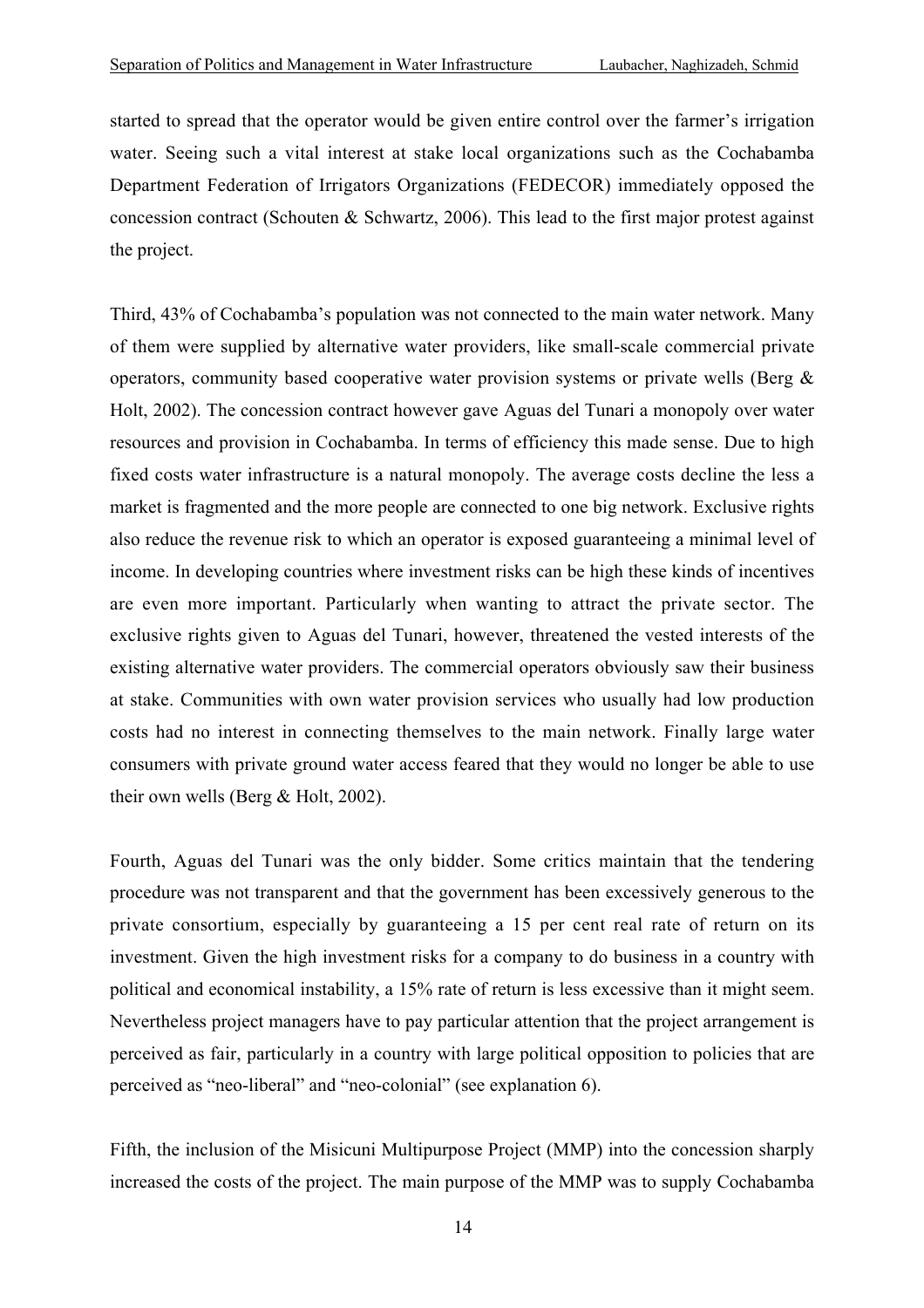with additional water and to produce hydro energy. Studies carried out by the World Bank in a first phase however led to the conclusion that excessive investment costs, estimated at US\$ 300 million, made the MMP unfeasible. The MMP then was replaced by a less costly alternative, the Corani project, estimated at US\$ 90 million. However the municipality of Cochabamba successfully challenged the Corani project. In the end the more expensive MMP was re-included into the tendering process. The municipality officially claimed procurement law had been violated. Some critics however maintain that the authorities of Cochabamba had been pressured by "politically influential Bolivian engineering and construction companies, who expected lucrative contracts from the MMP" (Nickson & Vargas, 2002). Given the existence of alternatives, the MMP was no absolute necessity and represented a burden that unnecessarily increased the costs of the project and respectively the water bills.

Sixth, Bolivia has a long history of foreign interference in its internal politics, may it be the colonial past or the US interference during the Cold War and in the so-called "war against drugs" 4 (Klein, 2008). Additionally, the economic reforms advised by the WB and the FMI – the privatization of major economic sectors since the 1980's – did not produce significant economic progress nor decreased income inegalities (Schouten & Schwartz, 2006). The privatization process was perceived as the repetition of the country's past. Unions, political and social movement leaders denounced that Bolivia's natural resources were once again exploited by foreigners and that the small local political and economical elite, once again, neglected the poor – mostly indigenous – population of the country. The fact that Aguas del Tunari's main owner was a US company did not help to reduce this perception.

In summary, as necessary as the refinancing and rehabilitation of the water and sanitation infrastructure were, the errors made by the government and the private consortium delegitimized the whole project. The lack of transparency in the tendering process, the excessive rise of water bills without public subsidies and prior service improvement, the skepticism towards economic reform perceived as neo-liberal and externally imposed, and the ignorance of numerous important stakeholders in Cochabamba created a political climate extremely hostile to the reform of the water and sanitation infrastructure.

4 Since Evo Morales was elected president of Bolivia in 2005 the cooperation of Bolivian authorities with the US government in fighting the plantation of coca leaf has decreased sharply. As a consequence in 2009 the US authorities cancelled the trade preferences it had granted for different Bolivian products.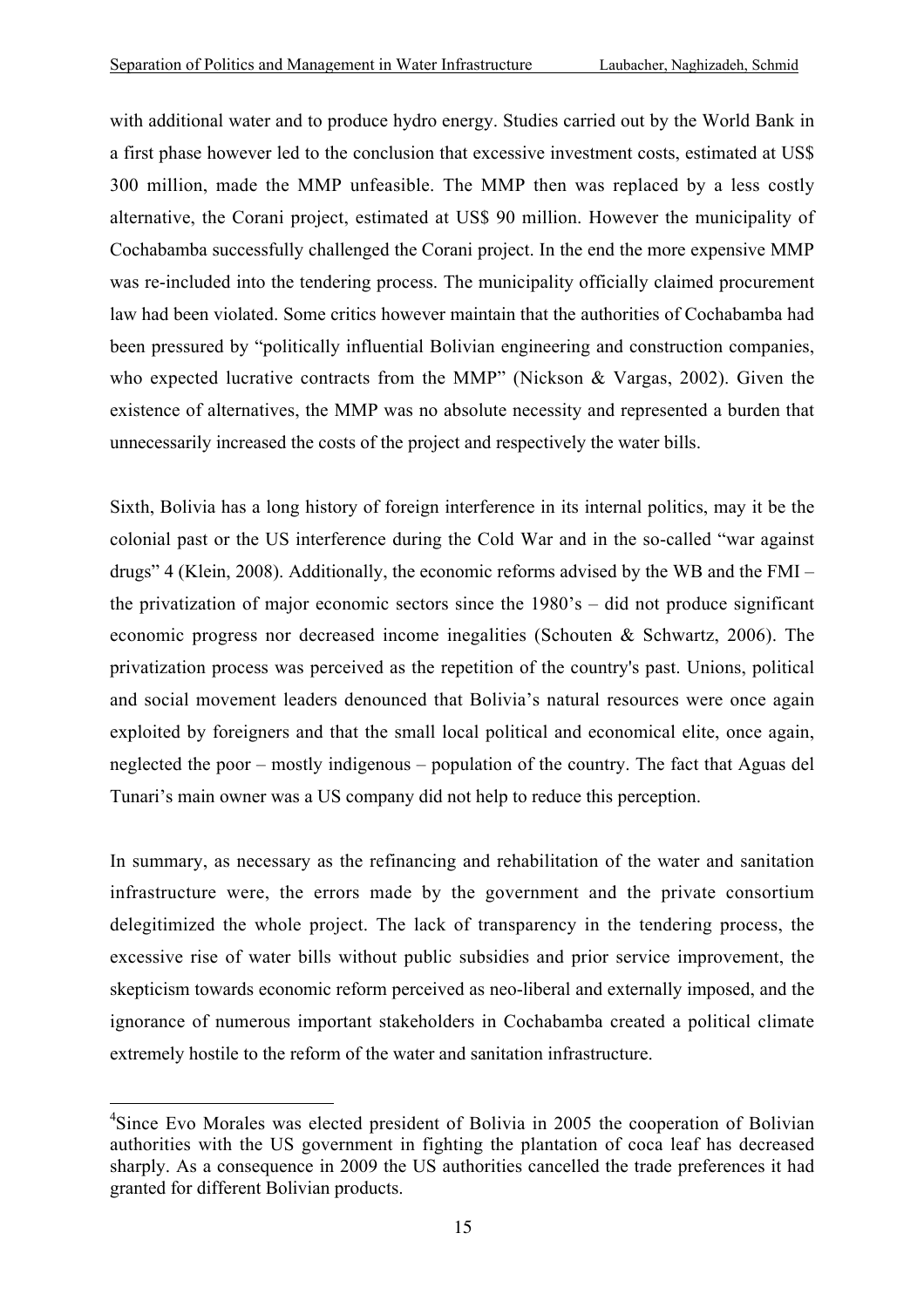## **3. Case Study 2: Azerbaijan**

As a second Case Study we will have a look at the water provision in Azerbaijan. After the fall of the Soviet Union, Azerbaijan gained independence on October  $18<sup>th</sup>$ , 1991 (Azerbaijan, 2010). Subsequently, the country's economy moved from plan to market, a transition many other former Soviet countries experienced as well. Following the logic of the Soviet Union's planned economy water had been seen as an entitlement. The infrastructure and provision mechanisms of water in Azerbaijan bad been built according to this paradigm, where cost coverage and efficient consumption and provision had mostly been left out of the picture. (Wengle, 2006)

Azerbaijan has a population of about 8 million, with around 50% of the inhabitants living below the poverty line. Rapid population growth during the last couple of years put extra pressure on the water provision especially in the area around Baku, the capital of Azerbaijan. Before any projects were implemented, the coverage of water access was rather high. However, water was available only during a few hours each day and the water provided was of very low quality. Additionally, the whole provision system was extremely wasteful, with high amounts of water being lost due to leakages. (Wengle, 2006)

To address these problems, several donors have engaged in projects in Azerbaijan to advance the water provision system. The World Bank and the European Bank for Reconstruction as primary donors funded a project in 2003 to rehabilitate the water supply in Baku. SECO contributed to this project by rebuilding booster-pumping stations, which are needed to provide higher water pressure. Additionally, SECO has further projects in the more rural areas of Ganja and Sheki that are still running until 2011. These projects are also intended to make a substantial contribution to the restructuring of the sector towards a more decentralized system. All projects mentioned have a temporary character. Once completed the systems put up have to be kept running, financed and maintained autonomously by the government. To ensure future continual investments, be it for further projects or for the maintenance of already established infrastructure, an involvement of the private sector is absolutely crucial, since sufficient financial means cannot be raised through a public channel alone. The government is aware of this fact and counts on a successful involvement of a private company. First steps towards this aim have been taken in the Baku area, where projects are running to advise the government on the necessary steps that have to be taken prior to a private sector involvement. (Wengle, 2006)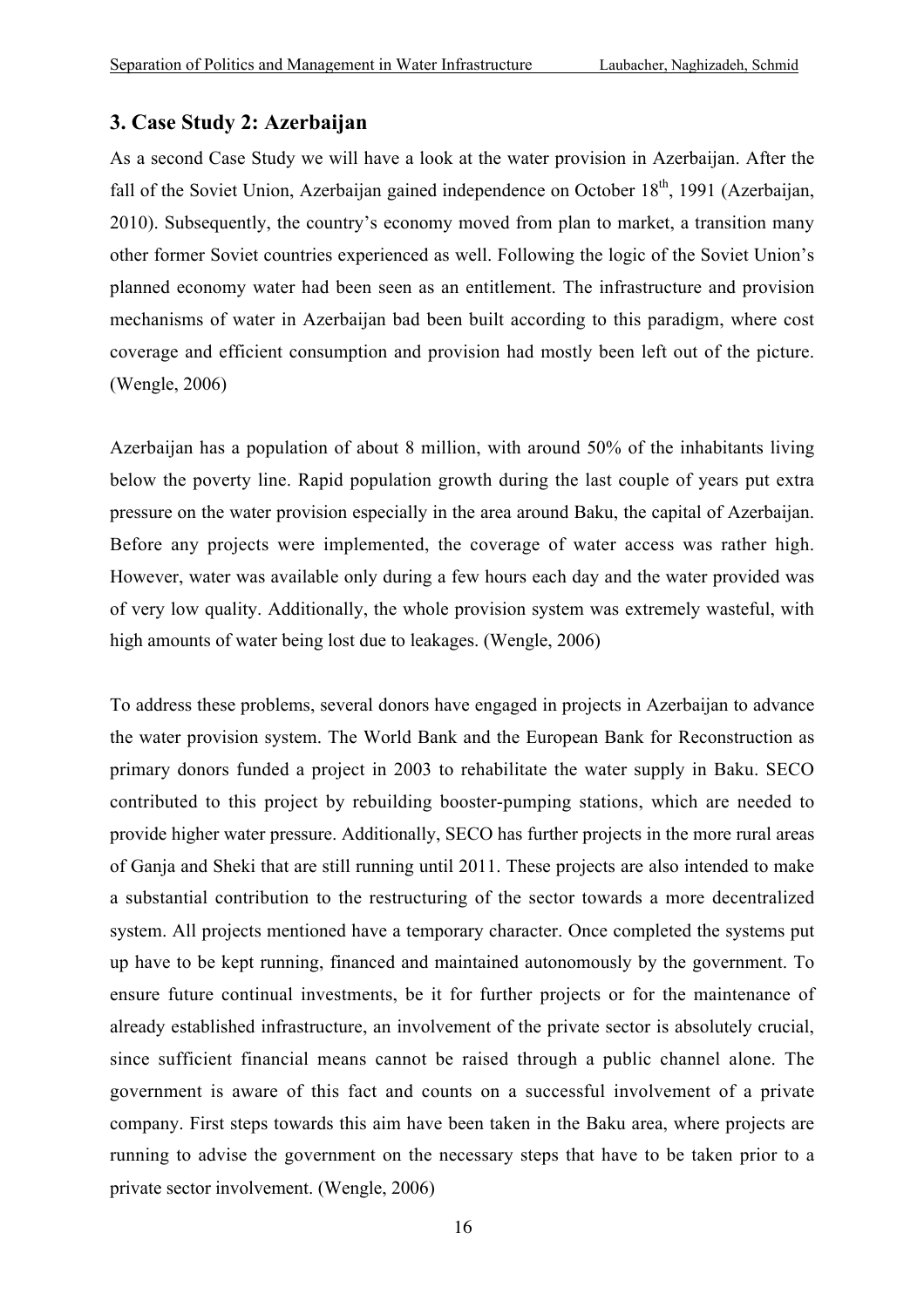Yet, several challenges have to be addressed when a private company gets involved in the water provision in Azerbaijan. So far no concrete steps to involve the private sector have been taken in the region. This might be due to the reluctance of the Azeri government to hand over responsibilities to a private actor. More likely, no private company willing to invest has been found. As Wengle (2006), states: "International observers have noted, […], that it is unlikely that a private operator will be interested in investing any significant amount in Azerbaijan at this point". She attributes this fact to the still unstable political environment in Azerbaijan and the lack of reliable information. Also, water infrastructure generally requires enormous capital investments and has only a small return on assets to offer, which materialize only in the long run (OECD, 2006); this is the case in Azerbaijan as well. Another great challenge, already seen in the case study of the "Guerra del Agua", is the public opposition to a profit oriented running of the water sector and a private sector involvement generally. The prospect of rising prices led to public resistance in Azerbaijan as well. A further challenge that will arise with a private sector involvement is the need of an independent regulatory body, which is by no means in place yet. (Wengle, 2006)

To summarize the problems posed in the case of Azerbaijan, the sequence of an actual private sector involvement shall lead the way. As a first step, the **political environment** has to be not only stable but also private sector friendly. Policies and regulations have to be changed in a way that allows an actual involvement. The water law in Azerbaijan of 1999 states the aim that the water provision should be run on a commercial basis and it allows a private sector involvement. This legislation depicts a good foundation for a private sector involvement – but it is not the whole solution. Private actors will only invest in a secure environment, and this also includes a stable regime and a reliable political environment, all of which are not in place yet in Azerbaijan (Wengle, 2006). Once this basis is given, a **private actor willing to invest** has to be attracted. The water sector poses a general problem – high investment, low return – and this dilemma has to be solved through an adequate allocation of risks and revenues. Again, the **involvement of all stakeholders** is absolutely crucial. A public that generally opposes to a private sector involvement is a challenge that can turn out to be very hard to overcome and that can destroy any attempt for a private sector involvement, as we have seen before in the example of Cochabamba.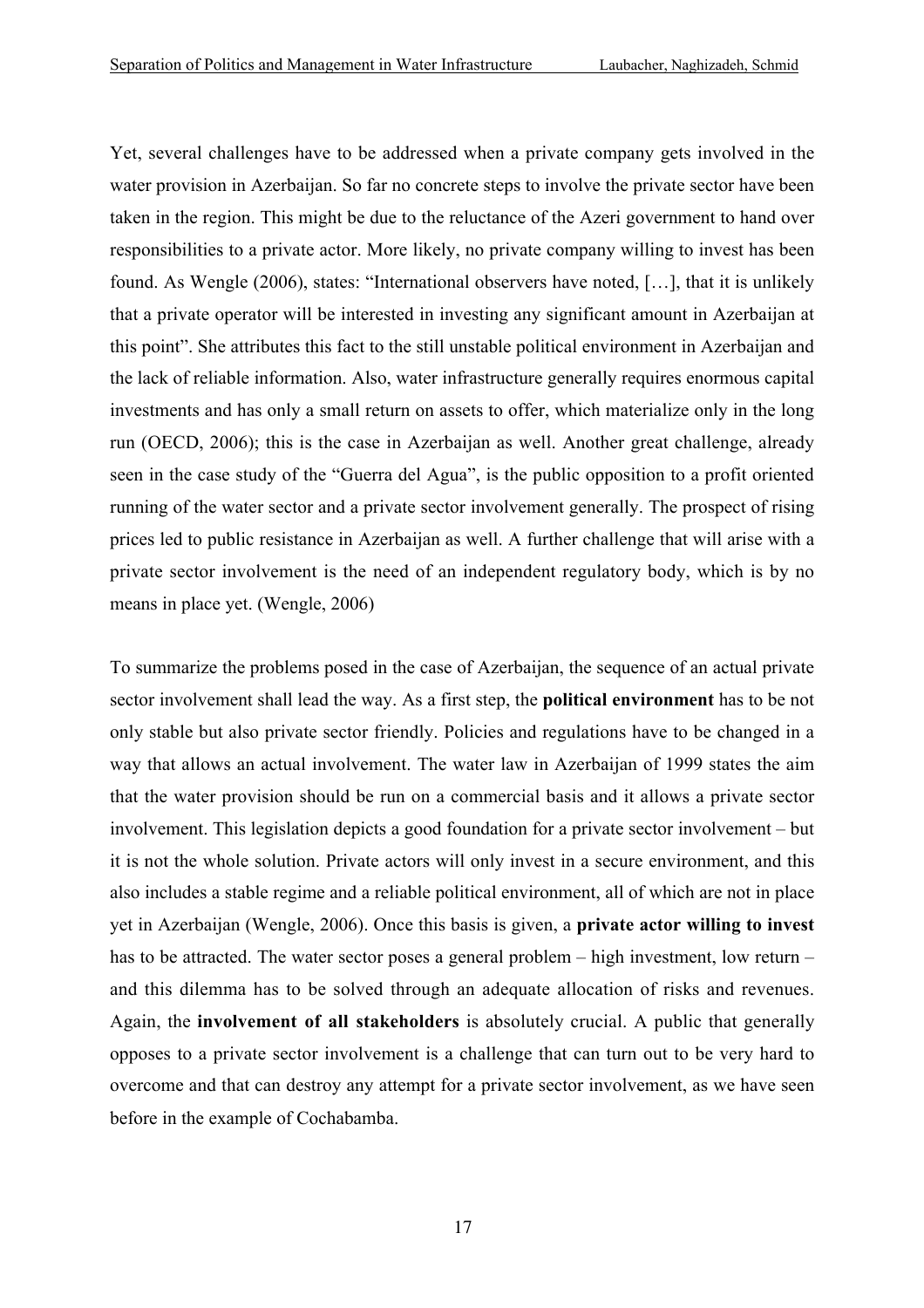#### **4. Case Study 3: Basel**

It is worthwhile to look at a Western-like approach to the infrastructure provision problem. The city of Basel, Switzerland, shows very nicely the diverse problems and issues related to a private sector involvement in the infrastructure business. Generally, the water provision is in the hand of the state in Switzerland, as it is the case in most Western countries. Due to the country's federal system, the competence for the water provision lies in the hands of the cantons. The most usual model in the provision of water is a public institution or cooperation, such as the company in Basel, the Industrielle Werke Basel (IWB) (Trinkwasser, 2010).

The institution is not only water provider but also in charge of the provision of energy resources. As a consequence of the liberalization of the electricity and gas market in Switzerland the energy politics in the city of Basel, and thus the IWB, were facing new challenges. In order to become more flexible in this evolving environment, the IWB was restructured (Basel Stadt, Departement für Wirtschaft und Soziales, 2010). It remains fully owned by the state but is now an independent company subject to public law with an own legal personality (Art. 2, Gesetz über die Industriellen Werke Basel (IWB-Gesetz), SG 772.100) – through this step the IWB was outsourced from the public administration (Basel Stadt, Departement für Wirtschaft und Soziales, 2010). Through this process the institution underwent several changes and was reorganized in parts. With the establishment of an independent company a new component is introduced into all business activities – that of a private market environment. The entrepreneurial activities of the company don't only have to be in line with the judicial and owner specific standards but also with the environment in the respective markets (Regierungsrat des Kantons Basel-Stadt, 2009). What the organizational structure is concerned, the commission plant was replaced by an administrative board  $-$  a change that again shows the transition from public to private – of which four out of seven members are appointed by the legislative organ. To define the content of the operative business of the company the legislative organ of the canton issues a global budget every four years. The global budget consists of the strategic orientation of the company and the total investment per sector (Art. 27 IWB-Gesetz). Because now subject to a private environment, the IWB is able to gather financial resources from the private market. However, equity can never undercut 40% (Basel Stadt, Departement für Wirtschaft und Soziales, 2010). What concerns the tariff structure, the IWB has to stick to the cantonal energy law (Art. 24 IWB-Gesetz). Thus, tariffs are set by the state and not by the company. The annual account has to be approved by the legislative organ, which also decides over the usage of the profits. They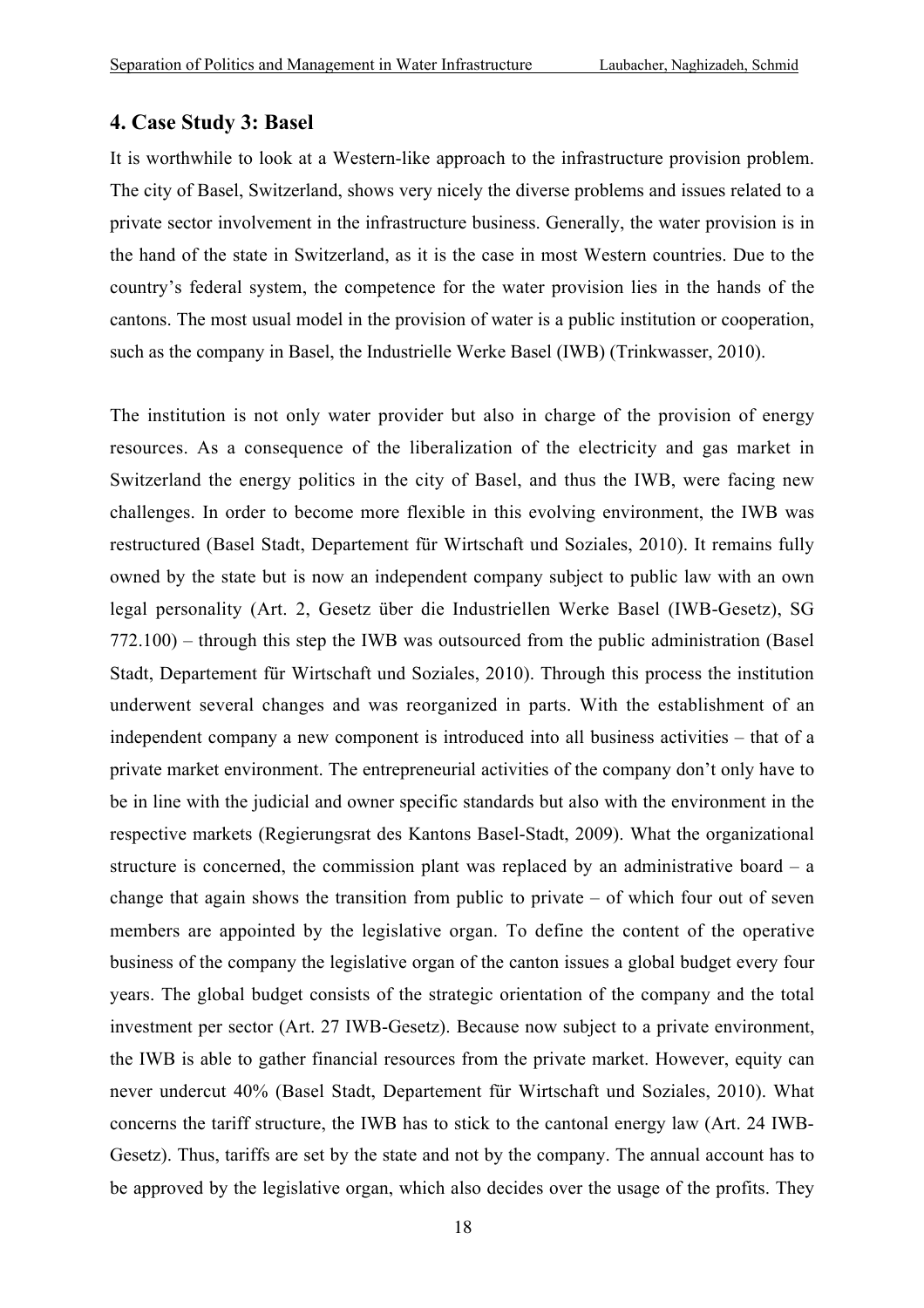are either distributed to the canton, transferred to reserve or shown as profit carried forward on the new account (Art. 29 IWB-Gesetz). What caused a political stir was the discussion about the employment law to which the employees of the IWB will be subjected (Art. 13 IWB-Gesetz). The decision finally favored the public law: All employees remain subject to public employment policies (Delle, 2009). Another important point of quarrel is shown through this: employees formerly employed in a secure public environment suddenly face the insecurities of a private employer.

We are now able to summarize the main issues that arose in this case and which are specific to an outsourcing of an infrastructure providing company. What has to be kept in mind when considering every single aspect is the fact that a **public and a private business environment** are of a very different nature. Where a public company faces a secure environment ruled by law and subject to a political process, a private environment is shaped by uncertainties, competition and pressure. As a first step the ownership structure has to be clarified. This involves asset-ownership issues, capital accumulation mechanisms, decision competences and so on. The whole organizational structure needs to be reformed according to a private market environment. Risk sharing mechanisms need to be defined carefully to weigh born risks with adequate benefits. The employment laws may cause further discussions. Of course these topics don not cover all problems that may arise. During the process further issues will come up and will have to be overcome.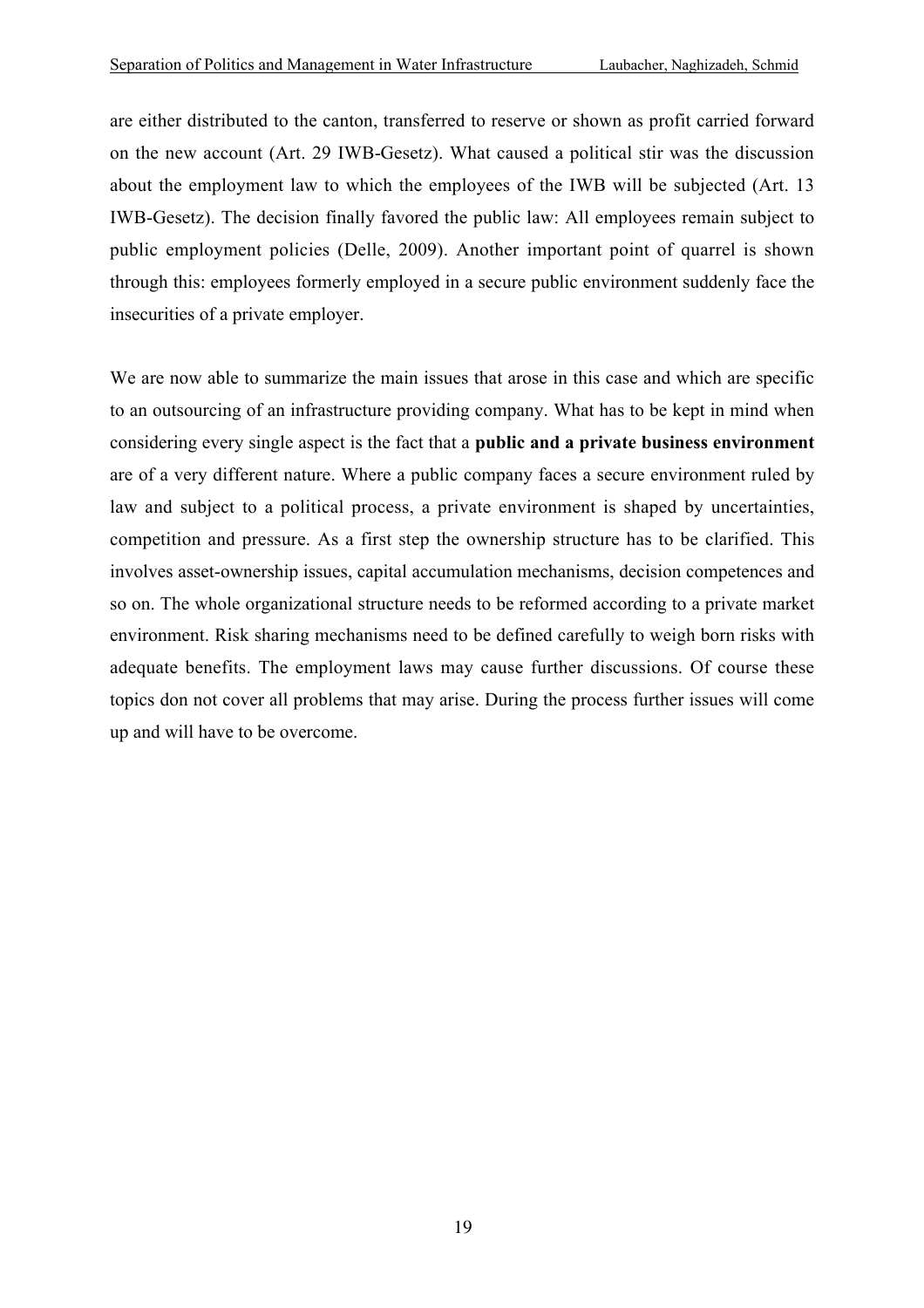#### **5. Identification of Problems**

So far we have had a look at the provision of water from a general viewpoint and we examined three case studies that illustrate specific problems associated with the involvement of a private actor in the water provision system of a country. The case of Cochabamba mainly focused on the social and political consequences of a badly organized private sector involvement. On the other hand, the cases of Azerbaijan and Basel concentrated more on the technical and contractual side of such an involvement. Always keep in mind that the issues identified here can never raise the claim of being conclusive. Many further fields of difficulties could be elaborated, since the topic is very complex. But in order to be able to elaborate specific solutions to specific problems the issue addressed has to be narrowed down. We will now try to structure the identified problems in a way that makes it possible to elaborate specific solutions.

Generally, all issues that have been identified so far can be grouped into two categories. We shall name them the **"technical area"** and the **"stakeholder area"**. The technical area addresses the actual contract of the private involvement. It reaches from the attraction of a private partner, over the contractual agreements, to the long-term securing of the water provision through the established system. The stakeholder area concentrates on a different topic. It looks at the political and social environment of a given private actor involvement. A water provision-restructuring project makes or breaks with the support of the public, as the case of Cochabamba illustrated. Of course these two areas are always intertwined and have to be addressed simultaneously.

In the following chapter the problems deriving from the "technical area" will be identified as precisely as possible. For reasons of space, and because problems deriving from the "stakeholder area" differ so greatly depending on the region under consideration, we decided to focus, here, on pointing out the more generalizable problems deriving from the "technical area." In the end, two separate checklists will nevertheless capture what has to be paid special attention to in both areas. These two catalogues of guideline principles shall be of help to international donors (and the collaborating government of the developing country) when deciding in which countries, and under which circumstances, efforts to promote a private actor involvement in the water infrastructure system seem most promising.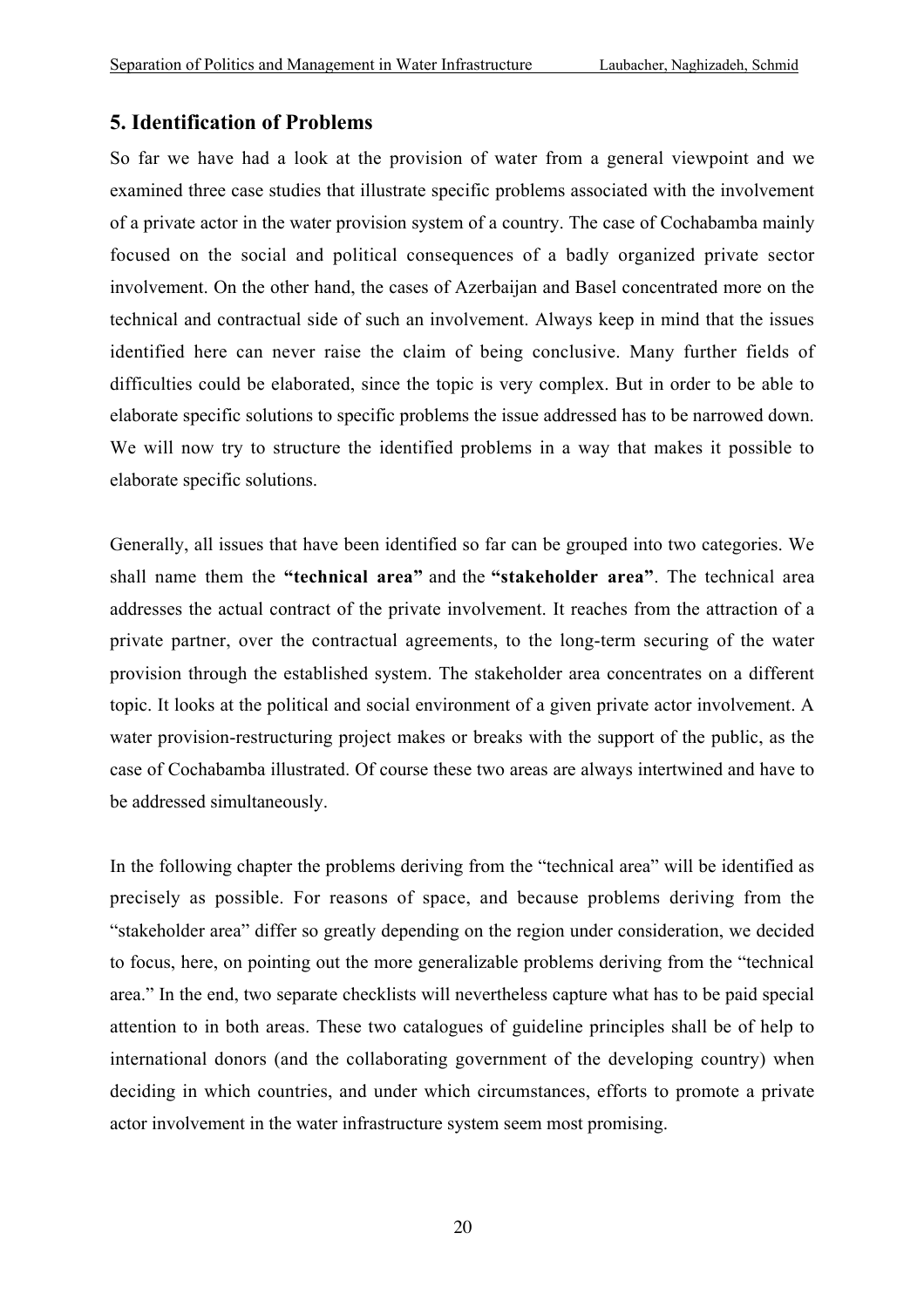#### **6. The "technical area"**

Drawing from the conclusions of the case studies we can identify general fields where problems arise when involving a private actor into a water infrastructure project – with regard to the contractual side. First of all the country's environment has to be structured in a way to attract investment. The political and economic climate has to be "investment-friendly". Once the government decided that a private actor involvement is needed and desirable, an investor has to be attracted through establishing the right environment and processes. The legislative framework of a country has to be supportive and some judicial standards are needed. Tariff standards have to be in place in order to collect fees and generate revenues; in most countries this involves subsidy systems in addition. Since investment costs are high and returns rather low the risks faced by the investor have to be compensated by proper benefits. The government then has to decide in what form the private actor should be involved. In other words this means choosing the appropriate partnership program most adequate for the country's needs and possibilities. Specifically, this means that the most adequate publicprivate partnership model has to be chosen. When this decision has been made the contractual subtleties have to be elaborated carefully in accordance with the PPP model chosen and the new circumstances in mind. It has to be made clear again that these issues are not conclusive. Of course further issues will arise and will have to be addressed. These recommendations given here shall have the purpose of guidance principles to stick to in a process of contract building.

#### **6.1 The Political and Economic Environment**

As Wengle (2006) noted in the case of Azerbaijan, the unwillingness of private investors to enter the country relates to unstable political and economic conditions. This assumption is coherent to the findings of many other authors examining the relation of a country's stability and private investment. If private investment materializes, and to what extent, is closely linked to a country's political and economic stability. Several studies look at the relation of macroeconomic and political stability and the flow of private investment into developing countries. We will stick to a general view here before looking at the water sector specifically in the further considerations. Greene and Villanueva (1991) state, that there is a linkage of private investment rates and important macroeconomic indicators. They conducted an analysis of the trends of private investment flows in 23 developing countries between 1975 and 1987. Summarizing, their results reflect the following: the domestic inflation rate, the external debt of a country and the real interest rate have a negative impact on private investment, while the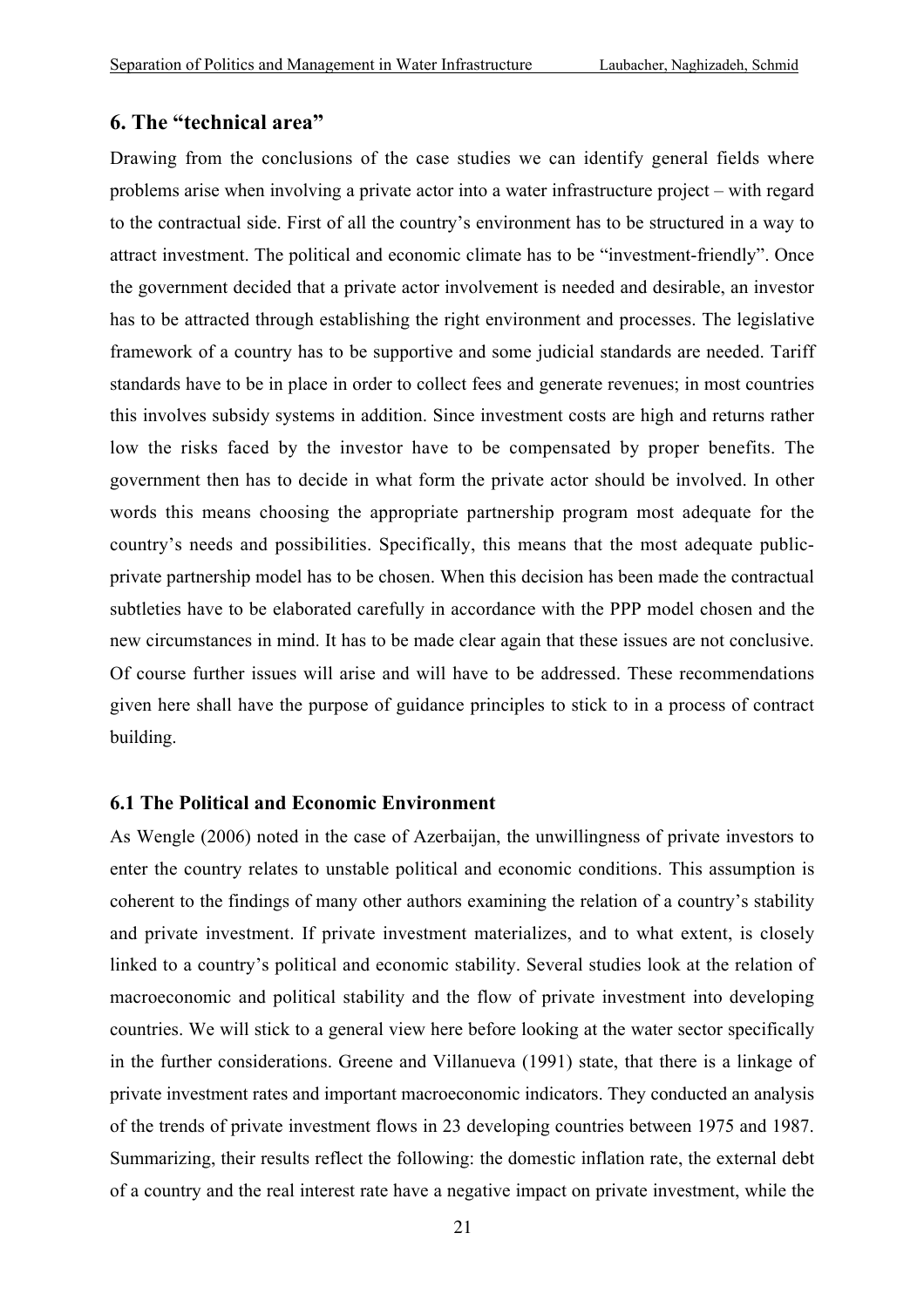economic growth rate, the public investment rate and the GDP per capita level have a positive impact. Obviously, macroeconomic stability is crucial for private investment flows to materialize in a developing country. Also, growth and high GDP levels positively affect the investment by private actors. What is important as well is the fact that the public investment rate has an impact on the private one – obviously there is a complementary relationship between the two investment channels. Aysan, Pang&Véganzonès-Varoudakis (2009) investigate some further macroeconomic indicators. The authors examine why the investment flows stagnated in the 1980s and 90s in the Middle East and North Africa (MENA) while they remained high in Asia. They summarize three points of focus: structural reforms, external stability and volatility. Under structural reform they look at the influence of financial development and trade policy on private investment. A developed financial market supports private investment just as trade openness does, by enhancing competition. External stability is composed of the two factors foreign debt and current account balance, which are similar to the indicators examined by Greene and Villanueva above. The before found results are supported by the outcomes in this study: Foreign debt hinders private investment just as an unfavorable current account balance, which are both indicators for a weak position of the country externally. As a last factor volatility is broken down into volatility of the GDP growth rate and of prices. As expected, high volatility rates impede especially long-term investments in developing countries.

Not only economic but also political stability is important for private investment in developing regions. Feng (2001) examined the effects of political institutions on private investment. He found out, that countries with a political system that does not promote political freedom, governments that lack consistent policy strength and generally unstable political regimes discourage private investment efforts. Consistent policies are thus crucial for developing countries in order to attract private investment flows. Le (2004) gives a more differentiated picture on the influence of the political environment on private investment, in a study of 25 developing countries over 21 years. To summarize his results, he found that high governmental control over the political processes and gradual legislative changes favor private investment.

What do these findings now tell us about the issue addressed in this paper: How can private investment in the water infrastructure sector be achieved? Or, even more specifically – Where can an international donor expect that his efforts to promote private investment in the water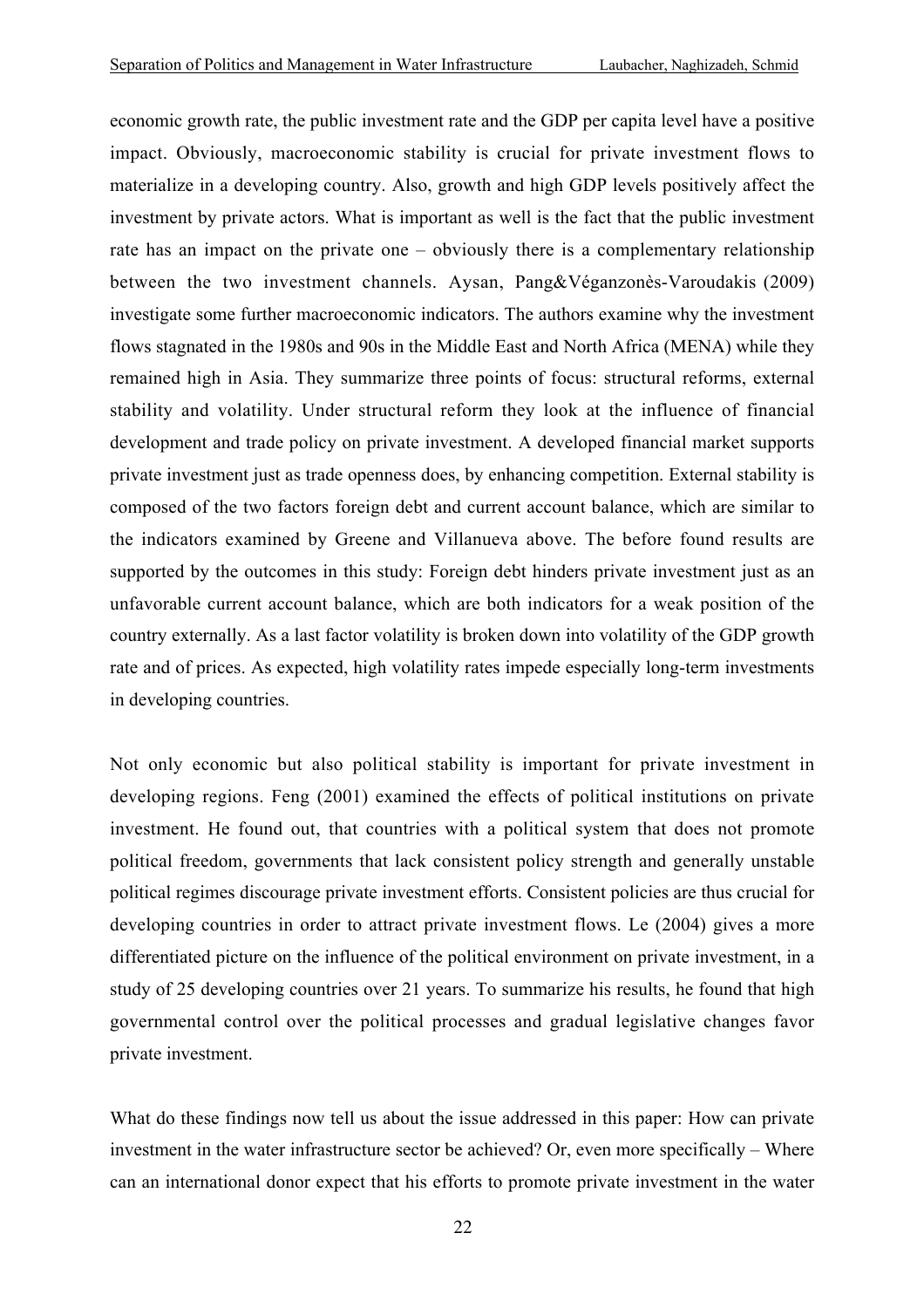sector will be successful? It is obvious that donor money is limited and that it is crucial to allocate the money in promising areas and countries. We have seen now, what prerequisites are necessary in the general political and economical environment for private investment to materialize. Summarized, private investors are only interested to invest in countries that are politically and economically stable. Thus it is a necessary requirement for international donors, wanting to promote private investment, to act in countries that show the political and economic stability indicators mentioned above.

#### **6.2 Attracting an Investor**

Let us now have a look at how an investor can be won for a water infrastructure project. The government of a country faces diverse challenges and responsibilities in this process. As noted above, the attraction of an investor not only requires an adequate legislative framework but also judicial standards and manageable tariff structures. Water is a socially and politically sensitive good. It is needed to survive and thus a basic human right. Also, water infrastructure requires enormous capital investments and a small return on assets materializes only in the long run (OECD, 2006). Often, the knowledge about the condition of the existing water infrastructure in a given country is poor, which creates uncertainty (Asian Development Bank, 2000). Additionally, water provision is a natural monopoly. This means, that the provision is characterized by declining long-run average costs, which makes the provision through one firm, a monopoly, most efficient, because the provision of the good exhibits economies of scale (Mankiw  $\&$  Taylor, 2006). The investor thus faces substantial risks that have to be compensated with some kind of a beneficial system.

#### **6.2.1 The Role of the Government**

An investment decision of any investor is based on the expected future return of the investment. The higher the investment the higher and the more secure the future return has to be. Of course this return is always shaped by uncertainty. As we have seen, private investors are discouraged by unstable political and economic conditions – so minimal stability is a necessary prerequisite. Once arrived at this point a government has to create an investmentfriendly environment in the water-infrastructure sector. The Asian Development Bank, ADB (2000) identifies a three-step process towards private actor involvement. The first reform called "commercialization" creates a more commercial environment for water utilities run and owned by the government. In this process, objectives for the water utility are put on paper and a business plan is developed. These steps clarify the role of the utility, and through the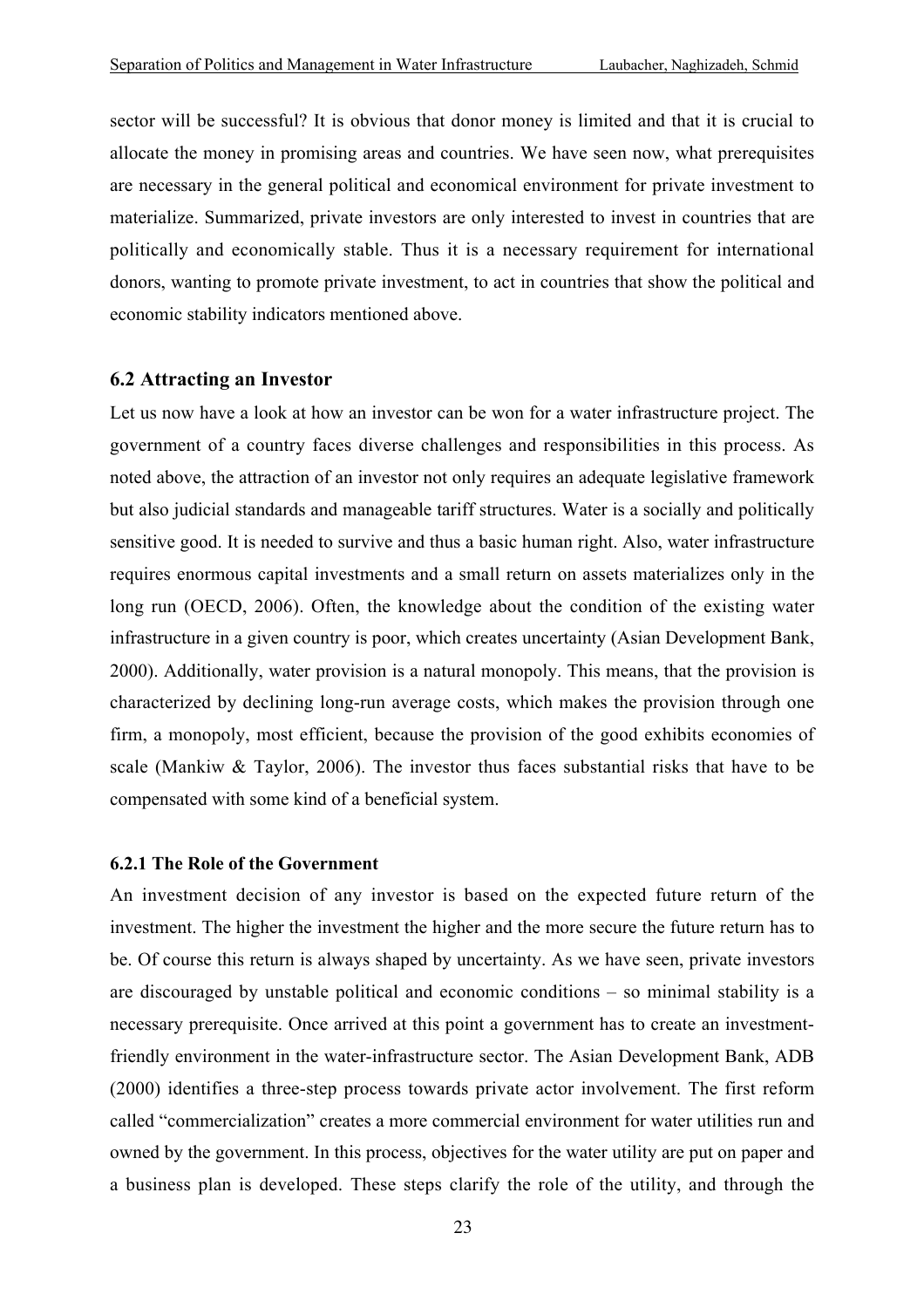identification of targets, incentives for institutional reforms are produced. Also, such a plan reflects the peculiarities and special needs of any country. A further important point is the evaluation of the subsidies in place to support poor users.

As a next step on the continuum towards private sector involvement is "corporatization". Again this is a means to introduce market forces in the water provision environment. Corporatization can follow as a next step after commercialization or it can be reached directly. A new way of managing the relationship between the government and the operator of the utility is defined. Legislation is put into place that specifies the responsibilities of both parties. The role of the government is now that of a shareholder while the utility operator has management authority and autonomy. In the steps of commercialization and corporatization the government should check on the possibility of unbundling water supply operations as for example treatment and distribution. It is often conceived now that only some specific parts of the water utility system show the characteristics of a real natural monopoly while others are linked to them traditionally but actually rather show competitive market characteristics. By unbundling, these effects can be exploited best. In order to succeed in corporatization, new institutions have to be created. A reform unit has to be set up that is in charge of the whole reform process. Also regulation is important – an institution that ensures protection of the customers. In the utility management area a board on a commercial basis and with waterspecific managerial skills has to be appointed

The last step is now the involvement of a private actor into the water provision area. Whichever public-private partnership model is implemented, more responsibilities are transferred to the private actor. The responsibilities can also stay the same as in corporatization – then it is simply the private investors that replace the ministers as shareholder-monitors. Through this process towards a private sector involvement the environment is gradually changed towards a commercial climate. This of course favors private participation by creating opportunities to realize profits.

#### **6.2.2 The Legislative and Judicial Framework**

In order for a private investor to enter a developing country he has to trust in the enforcement of the respective laws. These need to be shaped adequately and governments have to guarantee compensation for uncertainties. Dispute settlement mechanisms are a further very important feature. The law has to specify the institutions in charge, in case of a dispute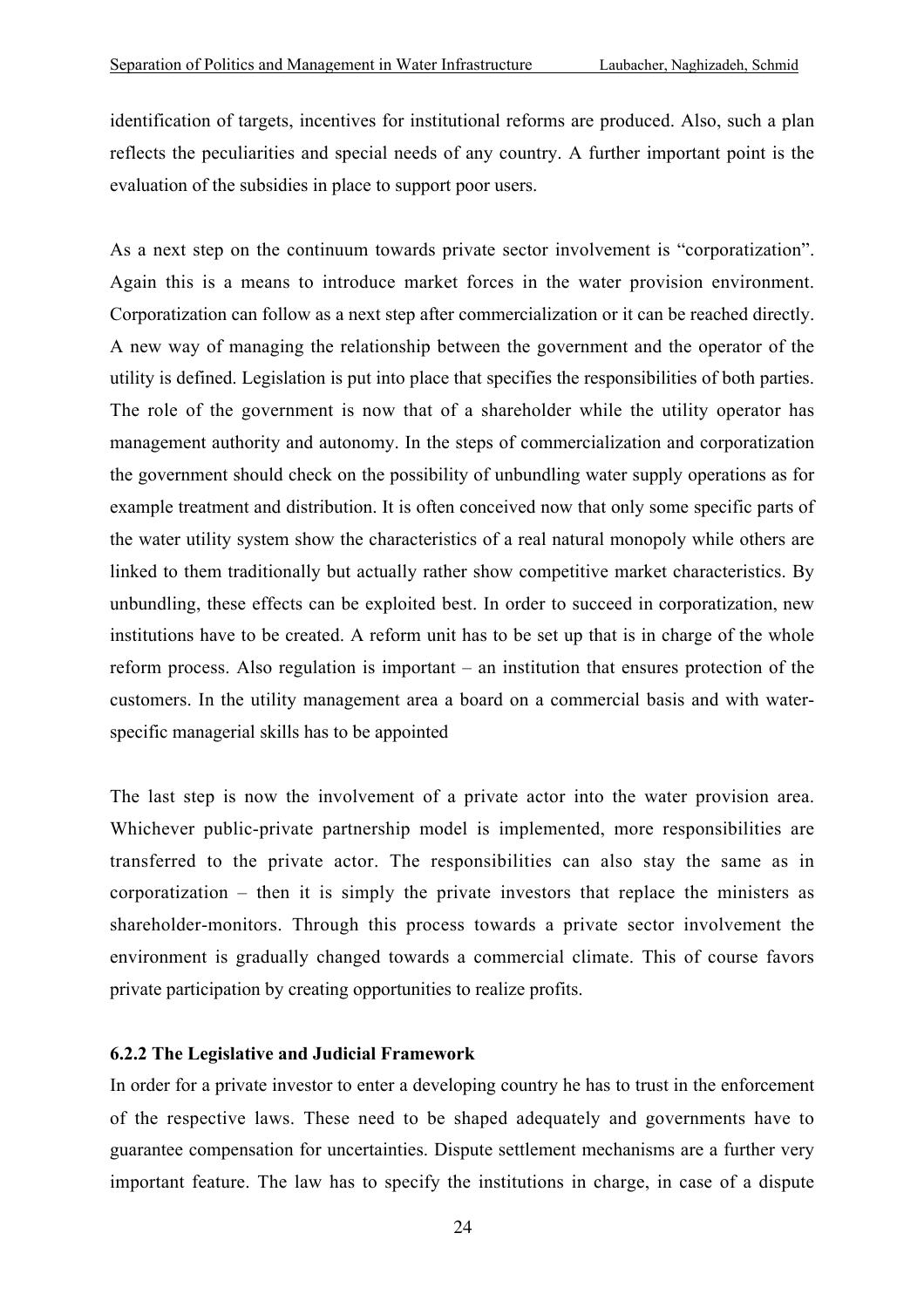needing to be settled. If a judicial system of a country cannot rely on a record of fair and predictable decisions the recognition of foreign institutions can be an option to create certainty. Of course the whole legal system has to be investment favorable – laws cannot impede private actors to invest in a country. Again as seen above the provision of a working financial market in order to borrow is a necessary condition for investment as well. (ADB, 2000)

#### **6.2.3 Tariff Structures**

To be able to get a return on the investment of a private actor it is crucial that the water provision has an actual price. As in any competitive market the supplier sets the price of the good according to his marginal costs and augments this if the customers show a higher willingness-to-pay. Prices that are set appropriately, signal efficient consumption, supply and investment and vice versa. Setting the price for water is a difficult task. How can the willingness-to-pay be estimated? First of all charging tariffs requires the installation of a metering system. In the ideal case consumers should pay a price covering their marginal costs however, subsidy needs of the poor population cannot be left out of the picture. Subsidies should be transparent and reflect in some way the costs of the water provision. Even though water is a good of vital importance the basic need of clean water is met quickly; and no further provision should be subsidized in order to create an environment as commercial as possible. Since cross-subsidies form commercial users or similar ones to poor customers are not very transparent the ADB, as an alternative, proposes three different ways of subsidizing: Transparent levies on users, direct cash payments to poor users or direct funding by governments. (ADB, 2000)

#### **6.2.4 Risk Management**

A transparent publication of all necessary information is of high importance for a private investor. He has to be able to identify risks and these need to be divided among the contract partners fairly. There is a wide range of risks associated with the water sector in developing countries. The sovereign risk poses the threat of the government expropriating or reneging contracts. All phases of an infrastructure project pose several risks and generally in developing countries there is an additional foreign exchange risk. The table below shows the different options for public-private partnerships and the allocation of risks among the contract partners: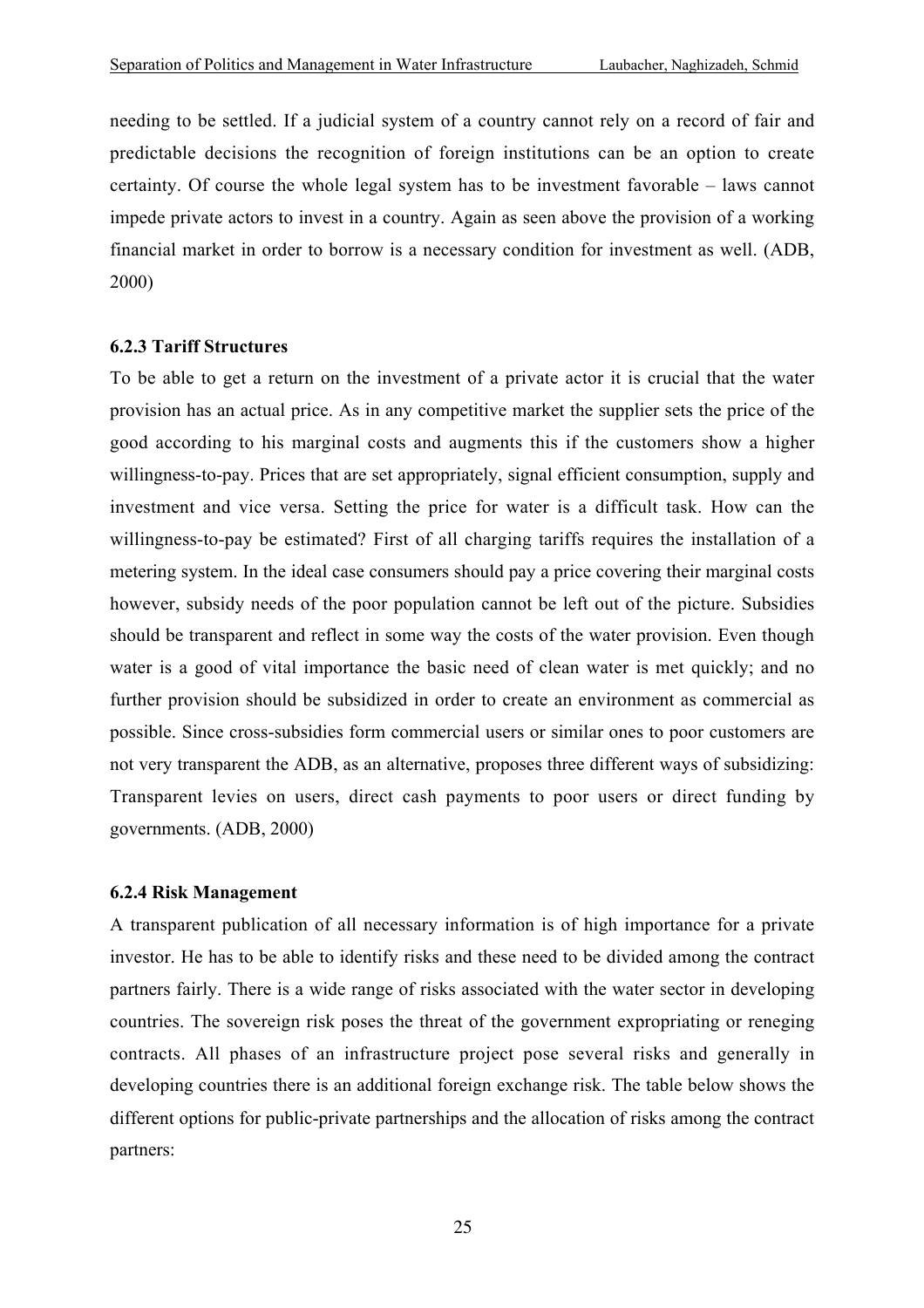| Option              | Ownership           | Financial risk | political interference risk |
|---------------------|---------------------|----------------|-----------------------------|
| Service contract    | Public              | Low            | High                        |
| Management contract | Public              | Low            | High (in management)        |
| Lease               | Public              | Medium         | High dispute potential      |
| Concession          | Public              | Medium-High    | Medium-High                 |
| Joint ownership     | Public&Private      | Medium-High    | Medium                      |
| <b>BOOT</b>         | Private then Public | High           | Medium                      |
| Outright sale       | Private             | High           | Low                         |

Table 4: Risks in different PPP models Source: Asian Development Bank, 2000

Obviously there is a trade off between the risk from the market side, the financial risk and the risk from the governmental side, the political interference risk. The more responsibilities are transferred to the private actor, the more he is exposed to market risks and the smaller the possibility of interference from the side of the government is. A general rule can be applied when allocating risks between the partners in a contract: The side of the contract that is most able to influence the risk should bear it. Many different institutions have developed mechanisms to reduce risks associated with infrastructure projects. For example many governments give investors guarantees for specific policy risks in their countries. (ADB, 2000)

#### **6.3 The Contractual Arrangement**

Which PPP- model is most adequate depends on the peculiarities of the environment. How is the support for a private actor involvement, what is the actual problem (investment, expertise…) and how fast does the problem have to be resolved? Which model is most adequate depends on the circumstances. As an initial step, to test the involvement of a private investor and the linked political, social and economic effects, a management contract offers the best alternative. The private party is only in charge of managing some or all operational tasks. This form is best suited to overcome strong social opposition gradually and also if the investor finds a deeper participation too risky for the time being. Gradually risks can be addressed by the government to promote further involvement. The contract should also include incentives to move on in order to enhance the competitive climate further. When it is mainly the managerial expertise that is missing, it is a lease contract that should be implemented. Here the private partner runs and maintains the utility for a fixed period of time and in return gets the right to collect tariffs. The asset ownership remains with the state, which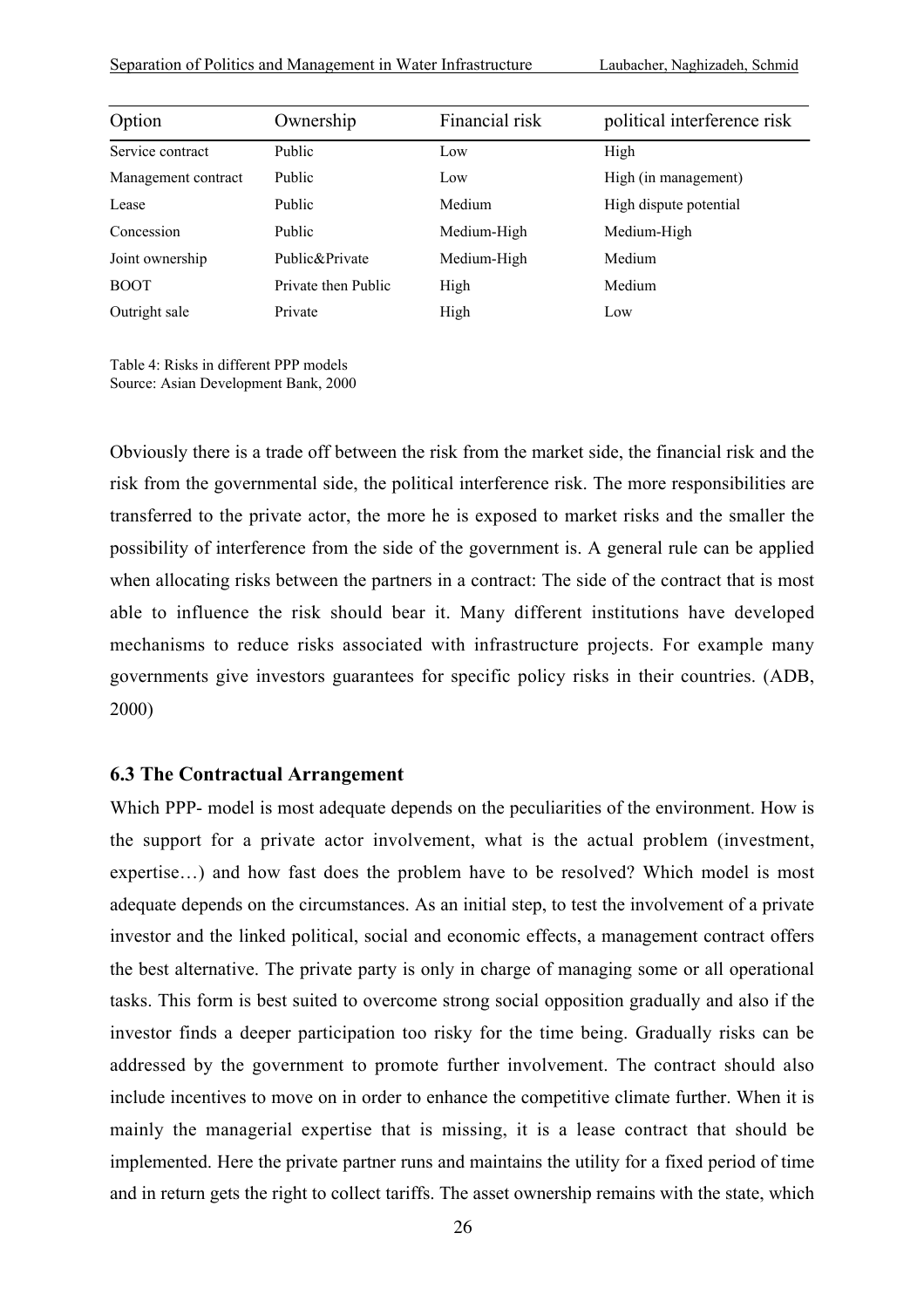is also in charge of any major investments. Most financial risks remain with the utility this way, so this form is not suitable if broad and long-term investment from the private side is needed. When it is mainly investment that is needed quickly, the adequate form is a BOT contract. The private investor builds (B) and operates (O) the facilities for a period of time and then transfers (T) them to the government. Any underlying assets are leased to the investor for this time. The investor provides the service to the municipality or government. This implies that this form does not require in-depth management systems down to the end user, as other contractual forms do. If the government is strongly committed to the involvement of a private actor but just not all the way to full divestiture, a concession contract can be the solution – also if the legal and regulatory framework is not developed enough for full privatization. The investor has the right to use all existing assets but is also required to invest in upgrading the system. Generally he is in charge of delivering all the way to the customer. In the last form, the divestiture of the BOO (built-operate-own) the government only keeps the role of the regulator. This form requires in-depth information about all existing assets and low country risks. (ADB, 2000)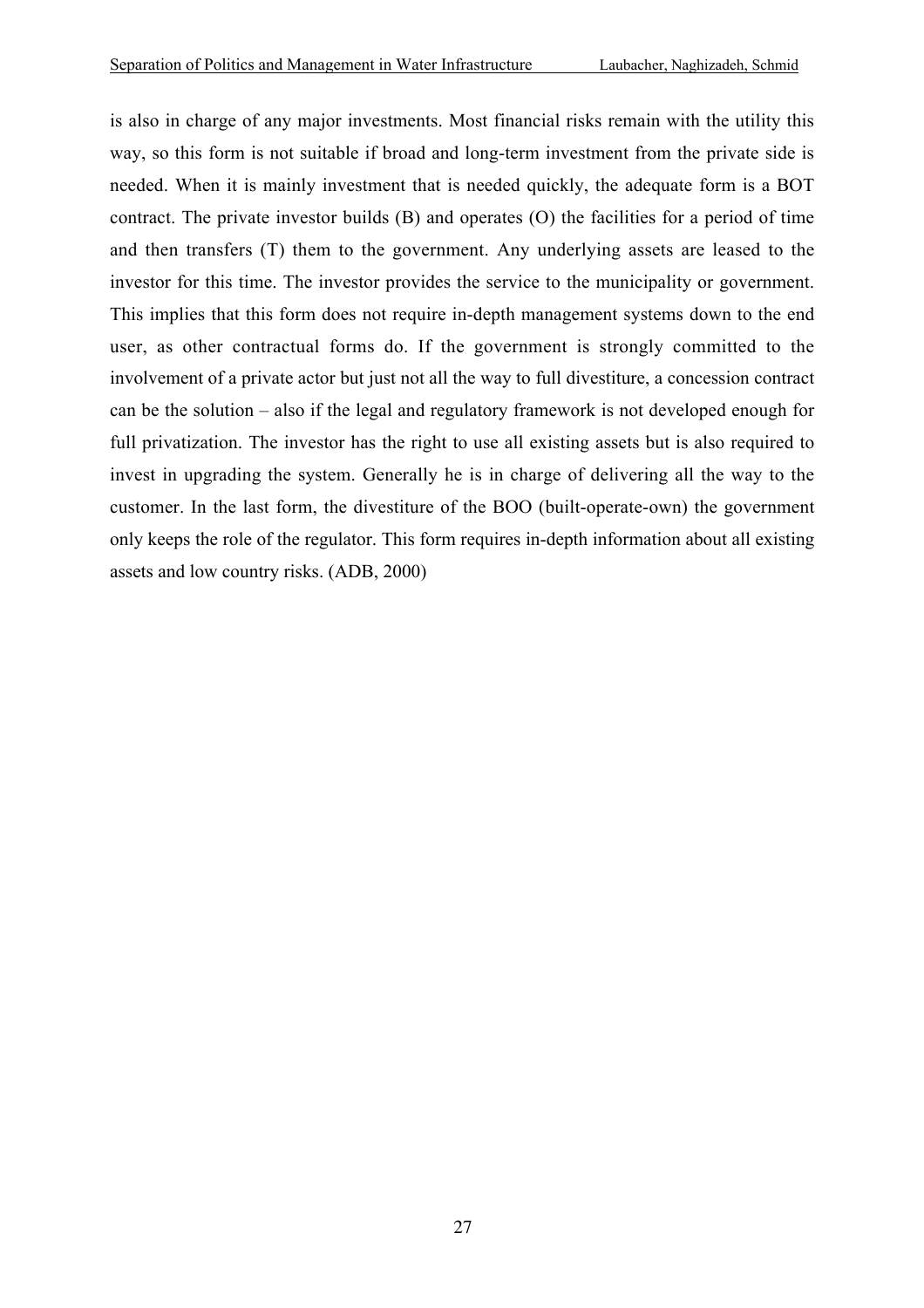## **7. Checklists**

After having thoroughly examined the technical part of a private actor involvement in the water infrastructure sector, to conclude, two checklists will be presented. The first one is concerned with the "technical area" and shall help determine where and how a private sector involvement may be expected to be fruitful and where and how international donor communities might want to go about in promoting this involvement. The second checklist belongs to the "stakeholder area" – it captures the importance of paying enough attention to all important interest groups and to the particular political, social or cultural circumstances. The main errors committed by the project managers in the case studies presented beforehand may be avoided when taking into account the recommendations we bring forward below. They should be especially useful for international donors that want to promote private investment in the water sector in developing countries, also when advising the governments of these countries what measures to take.

## **7.1 Checklist for Private Actor Involvement**

As we have seen throughout this paper there are several important characteristics that determine how attractive a specific environment will be for international investments. The following checklist shall provide some insight into where and how a private sector involvement would make sense and where and how international donor communities might want to go about to promote it.

#### **Economic and political environment**

**Do not try to promote private actor involvement where the political and economic system is not ready. (When acting in such countries rather promote the development of these factors)**

Look for: - high levels of GDP

- high growth rates
- high public investment rates
- low inflation rates
- low interest rates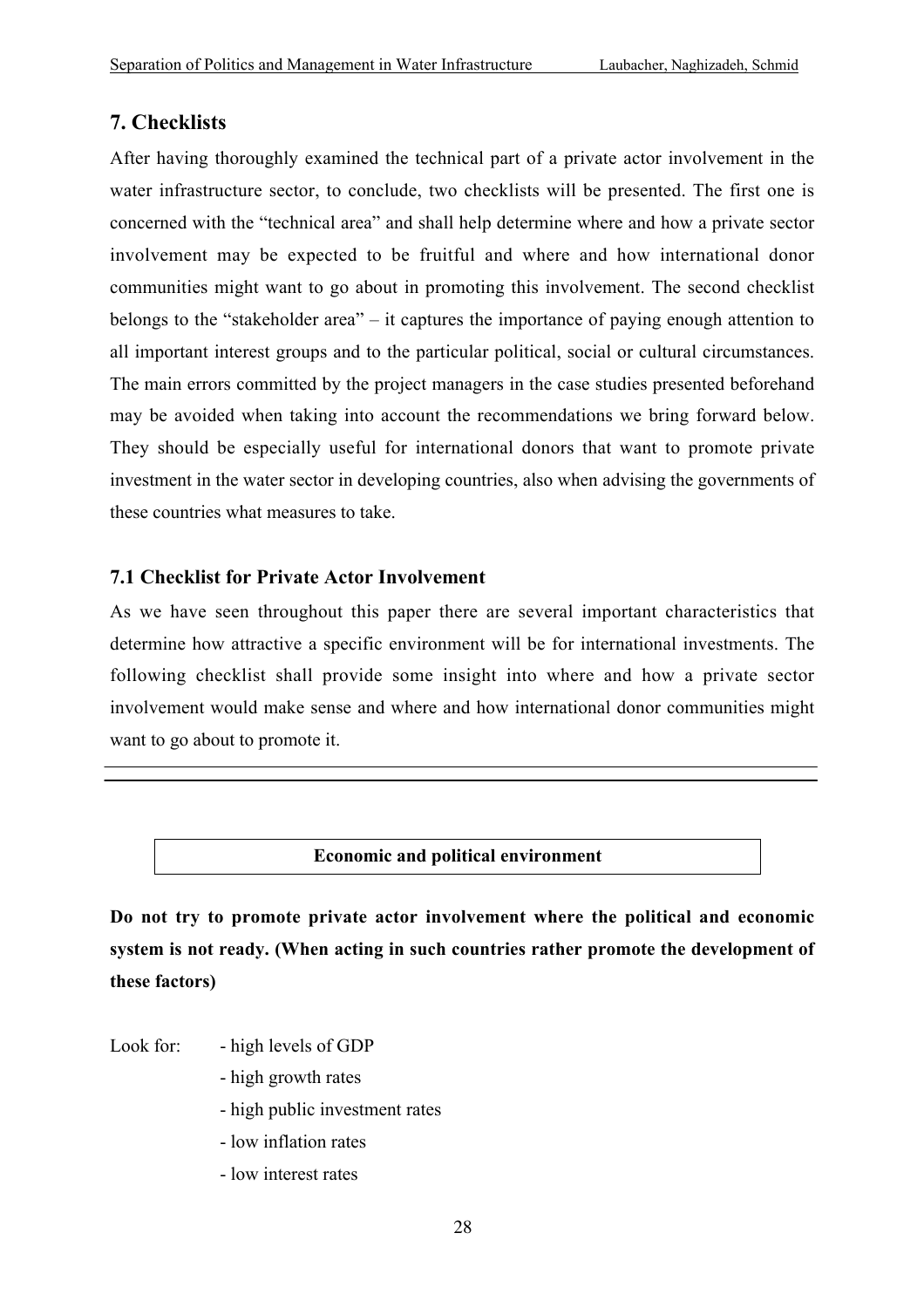- low foreign debt
- a good current account balance
- stable GDP growth and prices
- developed financial markets
- trade openness
- political freedom
- consistent policies
- stable political regime
- governmental control
- gradual policy changes

Source: Greene&Villanueva (1991), Aysan, Pang&Véganzonès-Varoudakis (2009), Feng (2001), Le (2004)

#### **Political framework**

#### **Prior to the private actor involvement create an adequate political framework**

- define objectives of utility and measurable targets
- introduce competition by unbundling
- create an adequate tariff structure (set an adequate price and measure the consumption)
- define a transparent system of subsidies
- ensure functioning dispute settlement mechanisms

Source: Asian Development Bank (2000)

#### **Model of private actor participation**

#### **Choose an adequate model of public-private participation**

Management contract: - as a first step towards deeper private actor involvement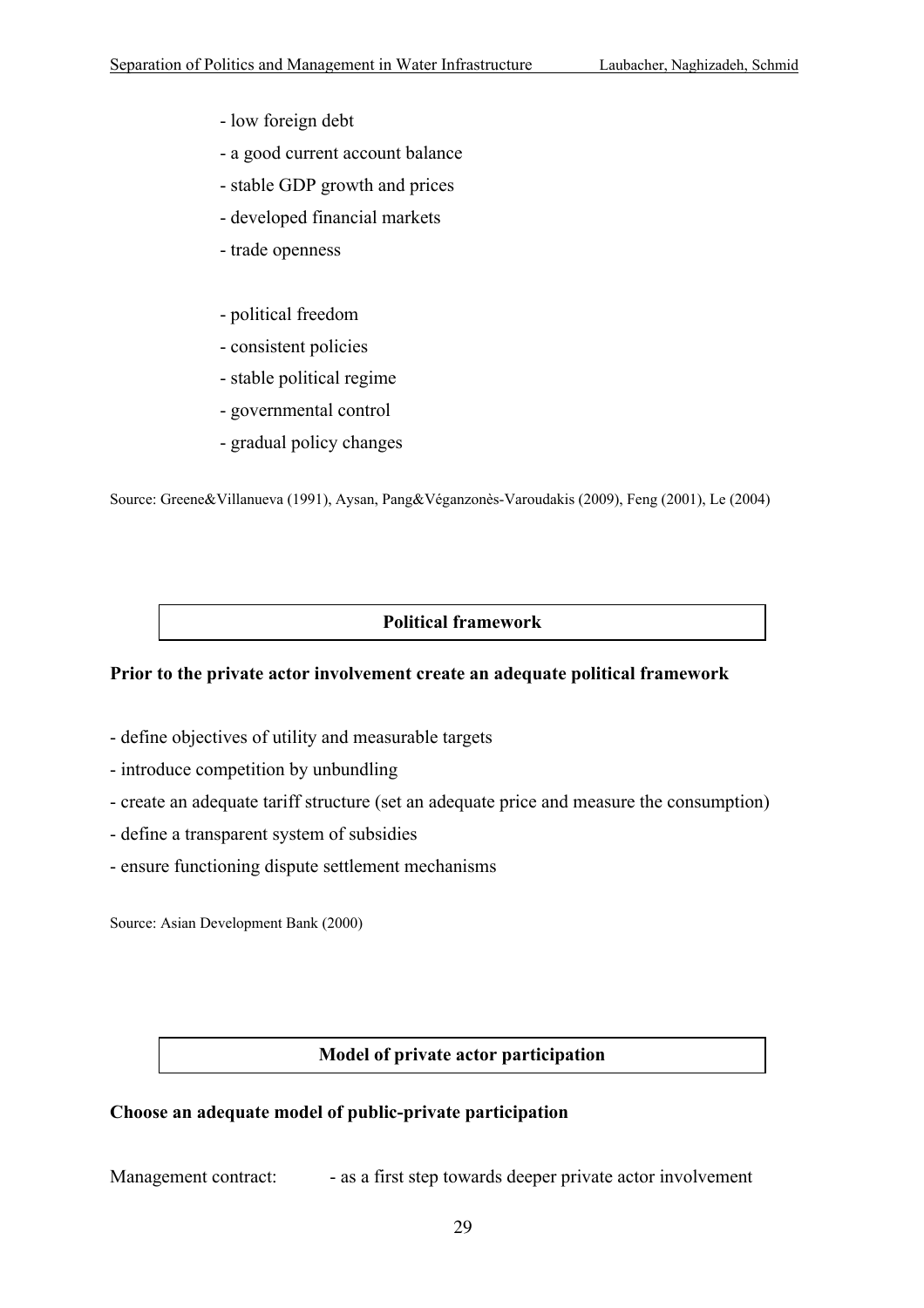|                 | - to test out the acceptance                                   |  |  |
|-----------------|----------------------------------------------------------------|--|--|
|                 | - should include incentives for the government to move on      |  |  |
| Lease contract: | - when investment funds are available and managerial expertise |  |  |
|                 | is missing                                                     |  |  |
|                 | - creates incentive to improve operational efficiency          |  |  |
|                 | - not adequate if substantial long-time funds are required     |  |  |
| BOT:            | - when investment funds are needed quickly                     |  |  |
|                 | - if the capital market of the country performs poorly         |  |  |
|                 | - adequate and time intensive bidding process required         |  |  |
|                 | - appropriate contracts are crucial                            |  |  |
| Concession:     | - if the government is strongly committed to private sector    |  |  |
|                 | involvement but not yet to the extend of full divestment       |  |  |
|                 | - if the legal framework for a full privatization is missing   |  |  |
| Divestiture:    | - if the government is strongly committed                      |  |  |
|                 | - the contract is well-researched and negotiated               |  |  |
|                 | - there is a strong regulatory and institutional environment   |  |  |
|                 | - good information about the utility's asset base available    |  |  |
|                 | - low country risks                                            |  |  |

Source: Asian Development Bank (2000)

#### **Risk management**

#### **Allocate risks adequately**

Always ensure that the party most able to influence the risk is the one bearing it.

Source: Asian Development Bank (2000)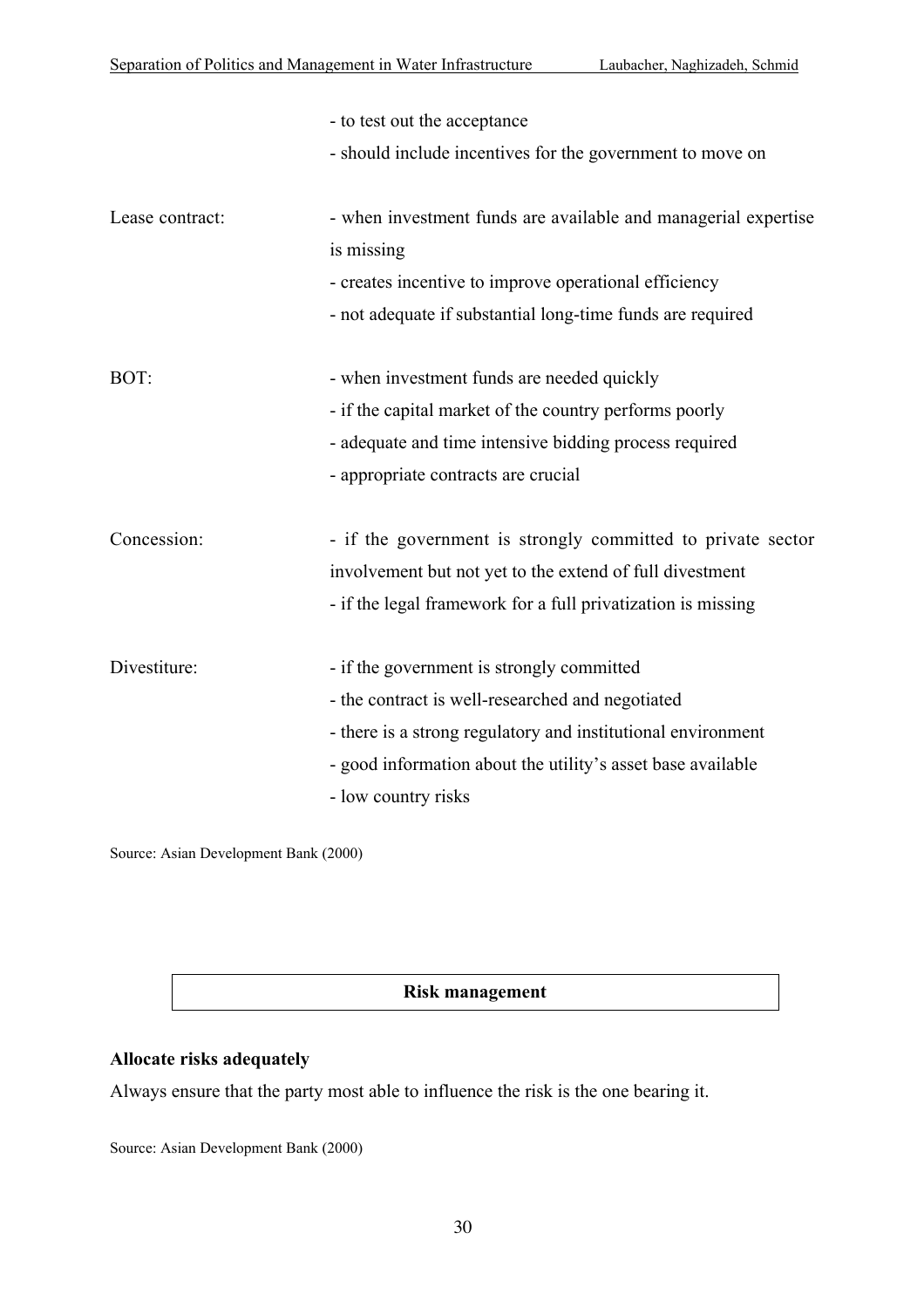#### **Transition public - private**

**Always keep in mind that the transition from a public to a private environment implies far-reaching changes in all areas**

#### **7.2 Checklist for Stakeholder Involvement**

As seen above many of the reasons for the failure to involve the private sector into the water infrastructure sector in Cochabamba were due to a lack of consideration of the interests of various interest groups and the wider social and political environment. The checklist put forward here shall help to prevent too big a neglect in the consideration of these important interests.

## **1. Involve all stakeholders**

Generally speaking, the success of any private participation process depends on the extent of support from stakeholders. If people understand the objectives of a reform, know their views have been heard and understood, and have had an opportunity to influence the arrangement, they are more likely to accept the results (World Bank, 2006).

## **Identify the key stakeholders and their interests in the design and outcomes of the process.**

This involves outreaching to traditionally marginalized groups such as poor households, people in informal settlements, and alternative providers.

#### **Develop effective ways of interacting with stakeholders.**

This involves collecting information, communicating decisions, as well as finding ways to engage in dialogue and involving them in decision-making.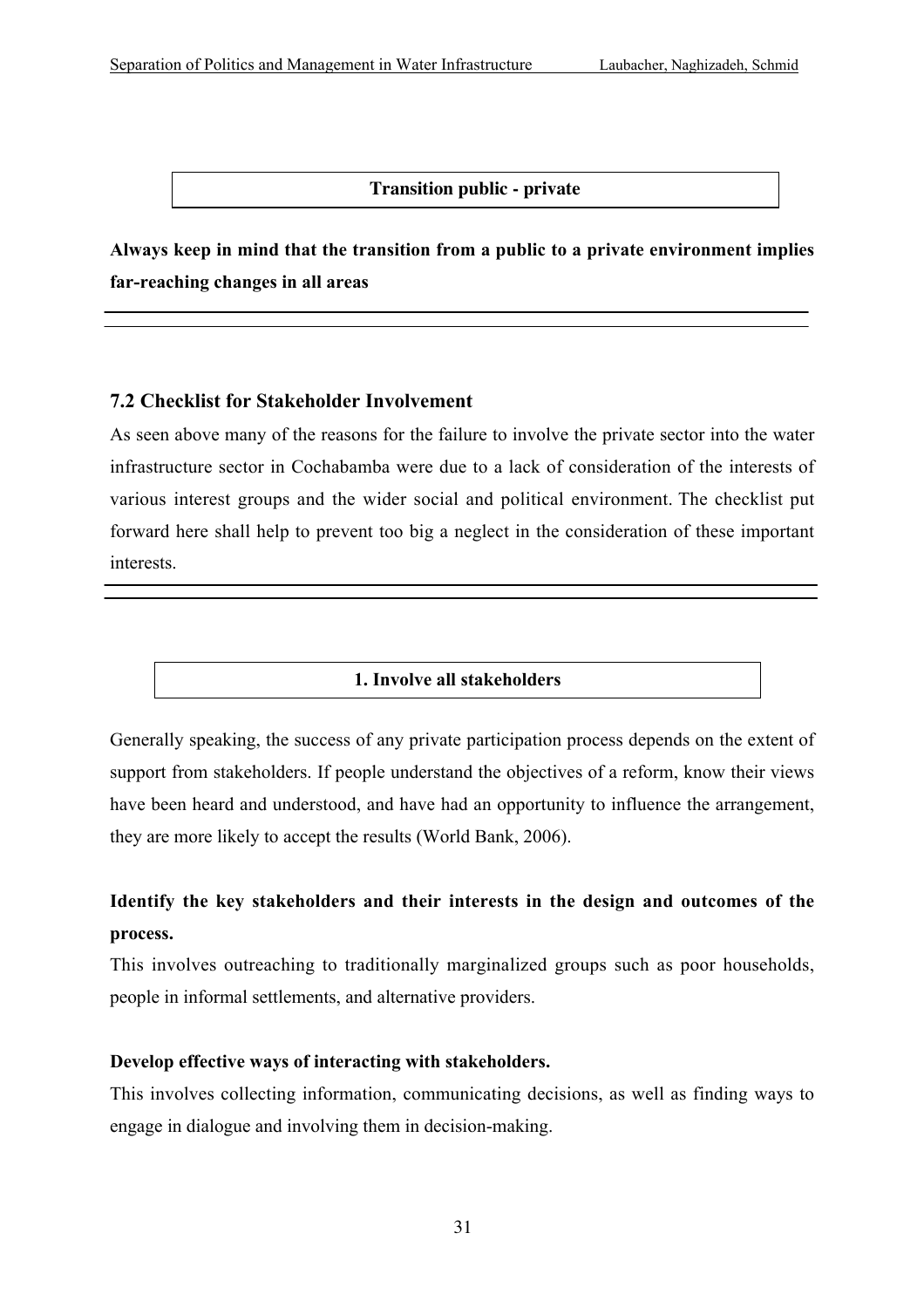#### **Identify issues that are likely to be politically sensitive anticipate conflicts**

The interests of the stakeholders can conflict whit a project. And the interest of different stakeholders can conflict with one another so that the government will have to trade off competing interests. Customers, for example, benefit from subsidies; but subsidies have to be funded by taxpayers etc. When knowing the interests at stake, the government/company can find a solution that maximizes the benefit for all stakeholders and minimizes the opposition to private sector participation.

Source: World Bank (2006, p. 21)

#### **2. Existing water infrastructure and water provision**

# **Carefully examine the existing water infrastructure and water provision in a given area and identify all types water providers and consumers.**

This will help you to identify the market structure of the water sector and enables you to identify the different actors and stakeholders in a given area and their interests. This way potential opponents of a project, such as alternative water providers, can be identified and ways of coping with their concerns respectively instruments of cooperation can be included into the arrangement. When doing so opposition to a reform can be minimized and the support maximized.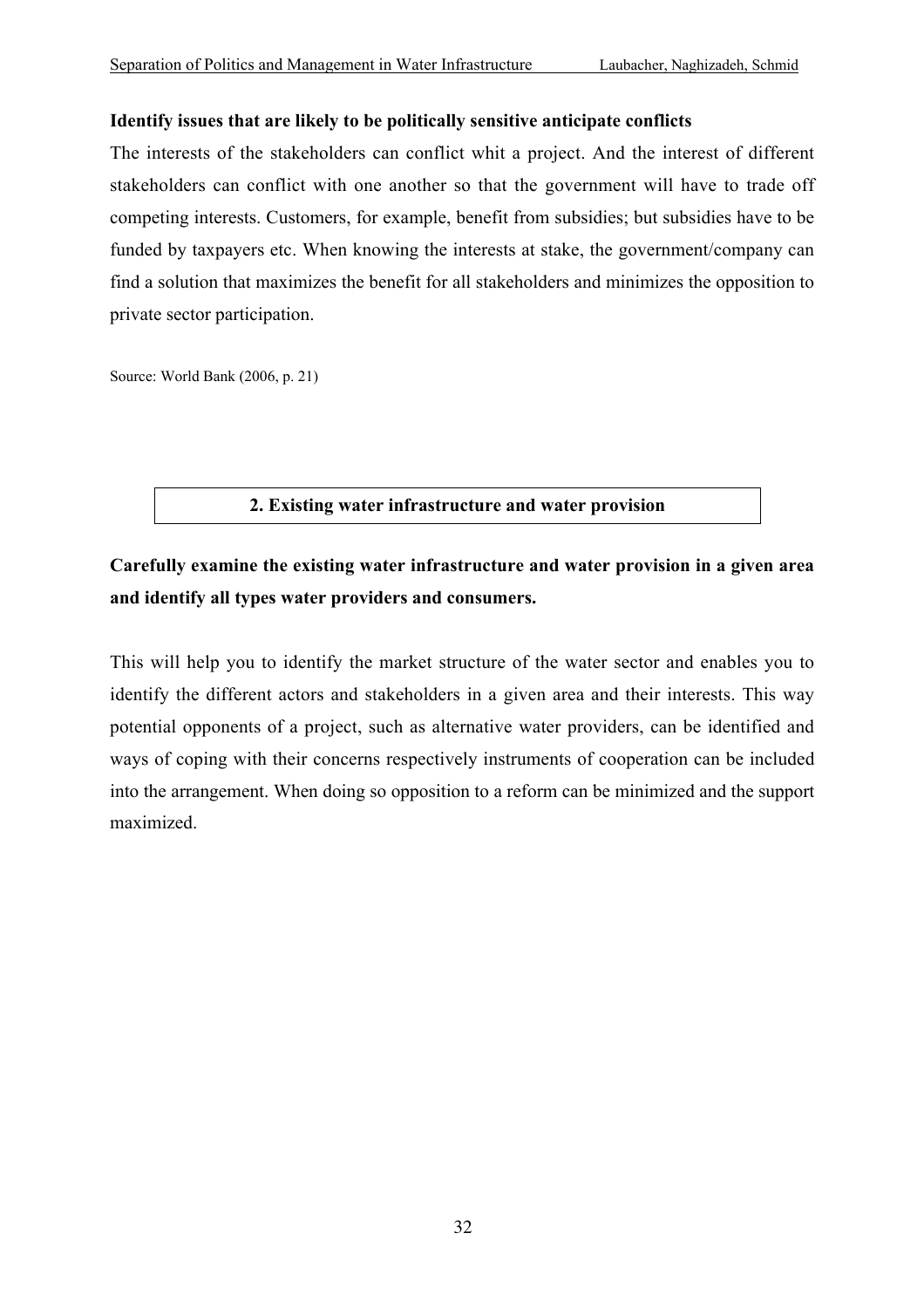### **3. Political, social and economical environment**

#### **Carefully examine the social, political and economical context of a country/region.**

This involves learning about the political culture, the social structure and the distribution of political and economical power as well as identifying political parties, important interests groups, trade unions, environmental and civil society organizations etc. Knowing precisely in what environment you are working in is crucial. Only that way you are able to develop a successful project strategy that takes important cultural and social aspects into account and enables you to bypass political pitfalls.

## **4. Communication / Transparency**

# **Communicate transparently with all key stakeholders on every step throughout the whole process of introducing private sector participation.**

If people are kept in the dark and feel that their concerns are disregarded mistrust and suspicion arises. Bad communication involves the risk that rumours and half-truths spread. They not only create unnecessary conflict jeopardizing the enterprise but can also be instrumentalized by interest groups that oppose the project. When people understand the objectives of a reform they are more likely to accept the results. For instance if consumers understand that the creation and maintenance of water infrastructure has high costs that need to be recovered somehow, they will be more likely to accept raises in water bills.

The checklists elaborated above give insight into several specific problems related to the involvement of a private actor in the provision of water infrastructure. These checklists shall by no way raise claims of being complete. There exist many further fields of tension and several other problems and issues will have to be overcome in an actual private sector involvement project.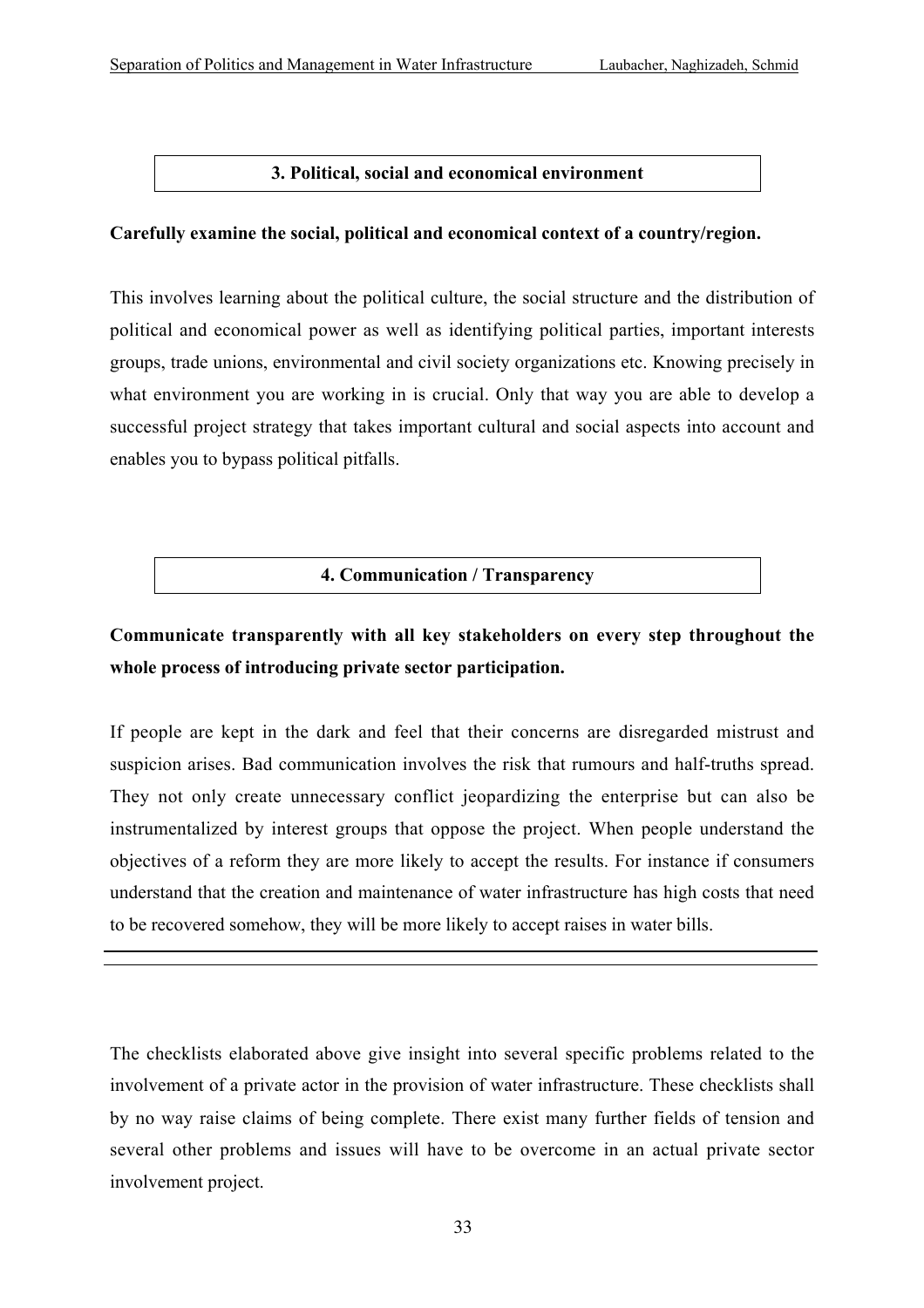## **8. Conclusion**

Despite all the efforts the target of ensuring everyone in the world the access to at least basic water and sanitation services is, as we have seen, still far from being met. This failure is due to various reasons, which all lead back to problems deriving from the great complexity and the distinct characteristics of the water sector, be it in the "technical" or the "stakeholder area."

In order to realistically change the state of things there have to be found ways to make the water sector more interesting, i.e. less risky for private actors in order for them to be inclined to invest more of the so direly needed funds into it. In this paper we therefore looked for ways that may give private investors more certainty in this politically so loaded, high-risk/lowreturn environment. In order to avoid the failure of systematically dealing with this complexity we deemed checklists to be an appropriate tool.

For reasons of space our analysis had to be limited to three case studies, which means we make no claims of completeness, especially regarding our checklists. In our studies for this paper we had to realize that not much literature is to be found with differentiated empirical research on how to make the much-needed private involvement in the water sector more fruitful. We believe it would be very rewarding if future research would. It could engage in drawing up further checklists, preferably according to a broader range of parameters. It would certainly also be useful to create a sort of benchmarking system in order to better be able to categorize for which project what kind of system is most promising. It is certainly time to recognize the need for more expertise and academic research in this field.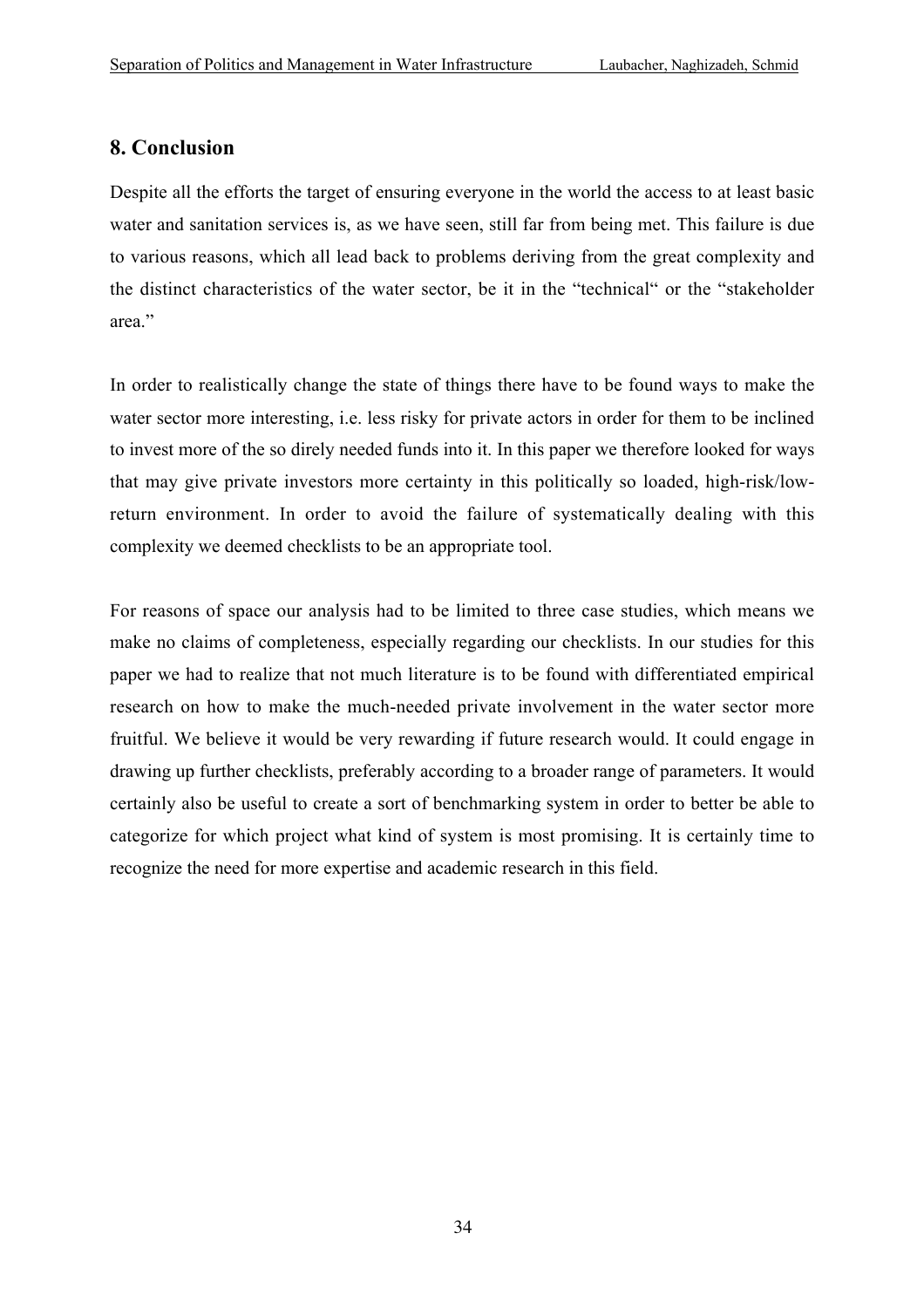#### **References**

- Andrés, L.A., Guasch, J.L., Haven, T. & Foster, V. (2008). *The Impact of Private Sector Participation in Infrastructure. Lights, Shadows, and the Road Ahead*. Washington: World Bank.
- Asian Development Bank. (2000). *Developing Best Practices for Promoting Private Sector Investment in Infrastructure – Water Supply*. Retrieved May 5, 2010. http:// www. adb.org
- Aysan, A., Pang, G. & Véganzonès-Varoudakis, M.-A. (2009). Uncertainty, Economic Reforms and Private Investment in the Middle East and North Africa. *Applied Economics, 2009,* 41, 1379 – 1395.
- Azerbaijan. (2010). *The History of Azerbaijan General Information*. Retrieved May 3, 2010. http://www.azerbaijan.az/portal/History/General/generalInfo\_e.html
- Basel Stadt, Departement für Wirtschaft und Soziales. (2010). *IWB-Verselbstständigung.* Retrieved May 3, 2010. http://www.wsu.bs.ch/politikdossiers/iwb-verselbststaendigung. htm
- Camacho, H. (2005). *Water Privatization Policies and Concession Arrangements in Bolivia: Case Study of La Paz and Cochabamba*. MSc Thesis WM 05.08, Delft: UNESCO-IHE Institute for Water Education.
- Delle, R.F. (drf). (2009). *Grosser Rat beschliesst Ausgliederung der IWB*. Retrieved May 3, 2010. http://bazonline.ch
- Feng, Y. (2001). Political Freedom, Political Stability and Political Uncertainty: A study of Political Institutions and Private Investment in Developing Countries. *International Studies Quarterly,* 45, 271 – 294.
- Greene, J. & Villanueva, D. (2001). Private Investment in Developing Countries an Empirical Analysis. *Staff Papers – International Monetary Fund,* 38 (1), 33 – 58.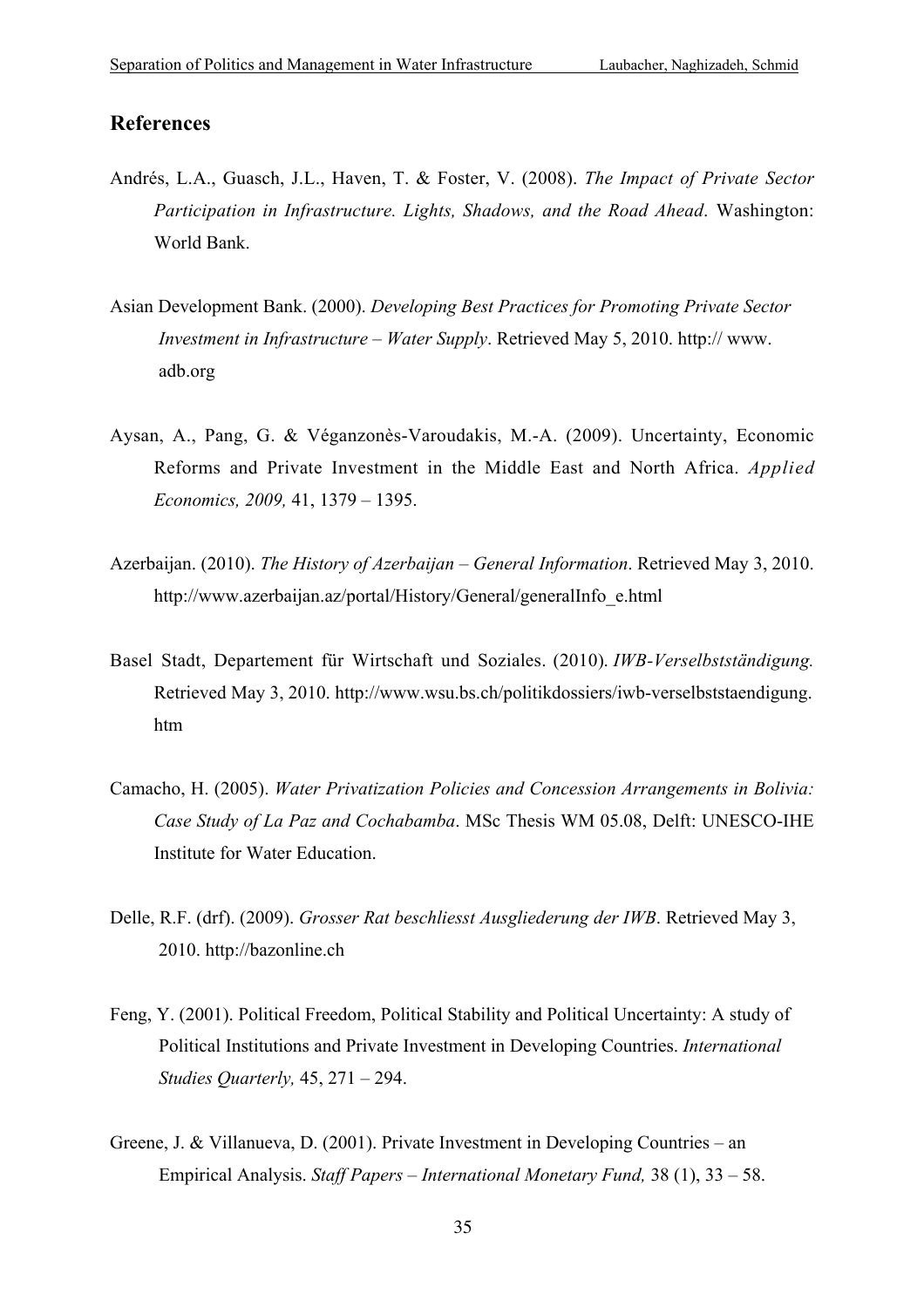- Harper, M. (2000). *Public Services Through Private Enterprise. Microprivatisation for Improved Delivery.* New Delhi: Vistaar.
- Hoffmann, S. (2005). Gemeinsames staatlich-kollektives Wassermanagement in Cochabamba, Bolivien. *Schweizerisches Jahrbuch für Entwicklungspolitik*, 24 (2), 183-194.
- Klein, H. S. (2008). *Historia de Bolivia.* La Paz: Librería editorial G.U.M.
- Le, Q. (2004). Political and Economic Determinants of Private Investment. *Journal of International Development, May 2004.* 16, 586 – 604.
- Lobina, E. (2000). *Cochabamba—Water War. PSIRU Report*. London: Public Services.

Mankiw, N.G. & Taylor M.P. (2006). *Economics.* London: Thomson Learning.

- Nickson, A. & Vargas, C. (2002). The Limitations of Water Regulation: The Failure of the Cochabamba Concession in Bolivia. *Bulletin of Latin American Research*, 21 (1), 128- 149.
- OECD. (2006). *Infrastructure to 2030 Telecom, Land Transport, Water and Electricity.* OECD Publishing.
- OECDa. (2009). *Managing Water for All. An OECD Perspective on Pricing and Financing. Key Messages for Policy Makers*. Retrieved March 24, 2010. www.oecd.org/dataoecd/53/34/42350563.pdf
- OECDb. (2009). *Private Sector Participation in Water Infrastructure. OECD Checklist for Public Action.* Retrieved March 30, 2010. http://www.oecdbookshop.org/oecd/display .asp?lang=EN&sf1=identifiers&st1=202009031p1
- Regierungsrat des Kantons Basel-Stadt. (2009). *Bericht zum Leistungsauftrag und den Gesamtinvestitionen der IWB für die Periode 2010- 2013 (Planungsbericht IWB 2010- 2013).* Geschäftsnummer: 09.1724.